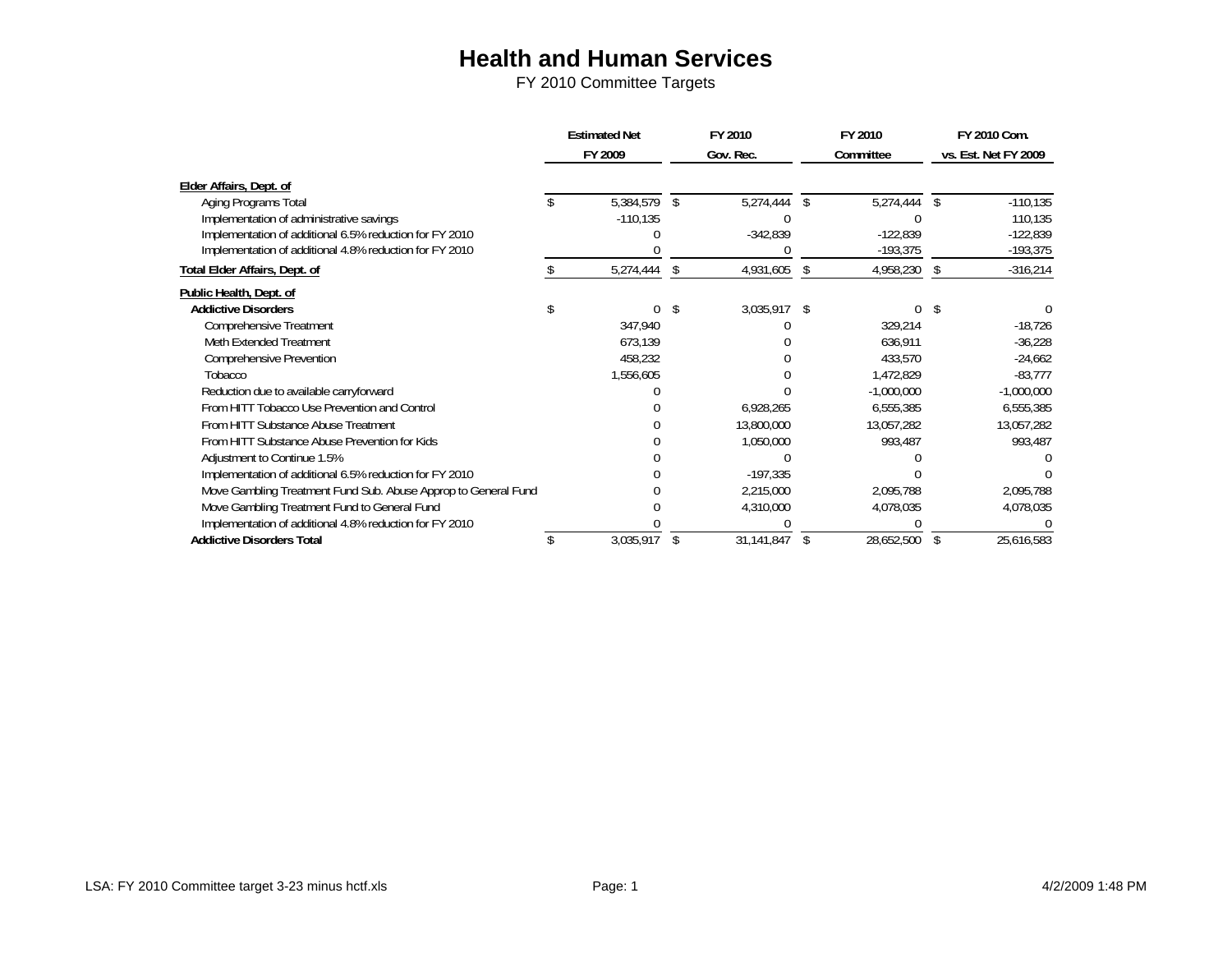|                                                                | <b>Estimated Net</b> |           |    | FY 2010      |    | FY 2010   |   | FY 2010 Com.         |
|----------------------------------------------------------------|----------------------|-----------|----|--------------|----|-----------|---|----------------------|
|                                                                |                      | FY 2009   |    | Gov. Rec.    |    | Committee |   | vs. Est. Net FY 2009 |
| <b>Healthy Children and Families</b>                           |                      | 0         | -S | 2,584,835 \$ |    |           |   |                      |
| Oral Health                                                    |                      | 221,634   |    |              |    | 221,634   |   |                      |
| Child Health                                                   |                      | 431,665   |    |              |    | 431,665   |   |                      |
| Maternal Health                                                |                      | 268,696   |    |              |    | 268,696   |   |                      |
| <b>MCH Outreach</b>                                            |                      | 71,905    |    |              |    | 63,112    |   | $-8,793$             |
| <b>EPSDT</b>                                                   |                      | 193,475   |    |              |    | 193,475   |   |                      |
| <b>HOPES</b>                                                   |                      | 649,673   |    |              |    | 570,226   |   | $-79,446$            |
| EPSDT - Oral Health                                            |                      | 276,818   |    |              |    | 242,967   |   | $-33,851$            |
| Mother's Milk Bank                                             |                      | 98,500    |    |              |    |           |   | $-98,500$            |
| Perinatal Program                                              |                      | 52,371    |    |              |    | 52,371    |   |                      |
| Child Death Review                                             |                      | 36,928    |    |              |    |           |   | $-36,928$            |
| <b>SIDS Autopsies</b>                                          |                      | 3,546     |    |              |    |           |   | $-3,546$             |
| Mental Health (ABCDII)                                         |                      | 333,584   |    |              |    | 292,791   |   | $-40,793$            |
| Implementation of administrative savings                       |                      | $-53,960$ |    |              |    |           |   | 53,960               |
| Eliminate Mother's Milk Bank to fund Health Modernization Bill |                      |           |    | $-100,000$   |    |           |   |                      |
| Eliminate Perinatal Program to fund Health Modernization Bill  |                      |           |    | $-53,169$    |    |           |   |                      |
| Eliminate Child Death Review to fund Health Modernization Bill |                      |           |    | $-37,490$    |    |           |   |                      |
| Adjustment to Continue 1.5%                                    |                      |           |    | $-11,959$    |    |           |   |                      |
| Implementation of additional 6.5% reduction for FY 2010        |                      |           |    | $-168,014$   |    |           |   |                      |
| Eliminate U of I dental                                        |                      |           |    |              |    | $-87,771$ |   | $-87,771$            |
| Implementation of additional 4.8% reduction for FY 2010        |                      |           |    |              |    |           |   |                      |
| <b>Healthy Children and Families Total</b>                     |                      | 2,584,835 | \$ | 2,214,203    | \$ | 2,249,167 | S | $-335,669$           |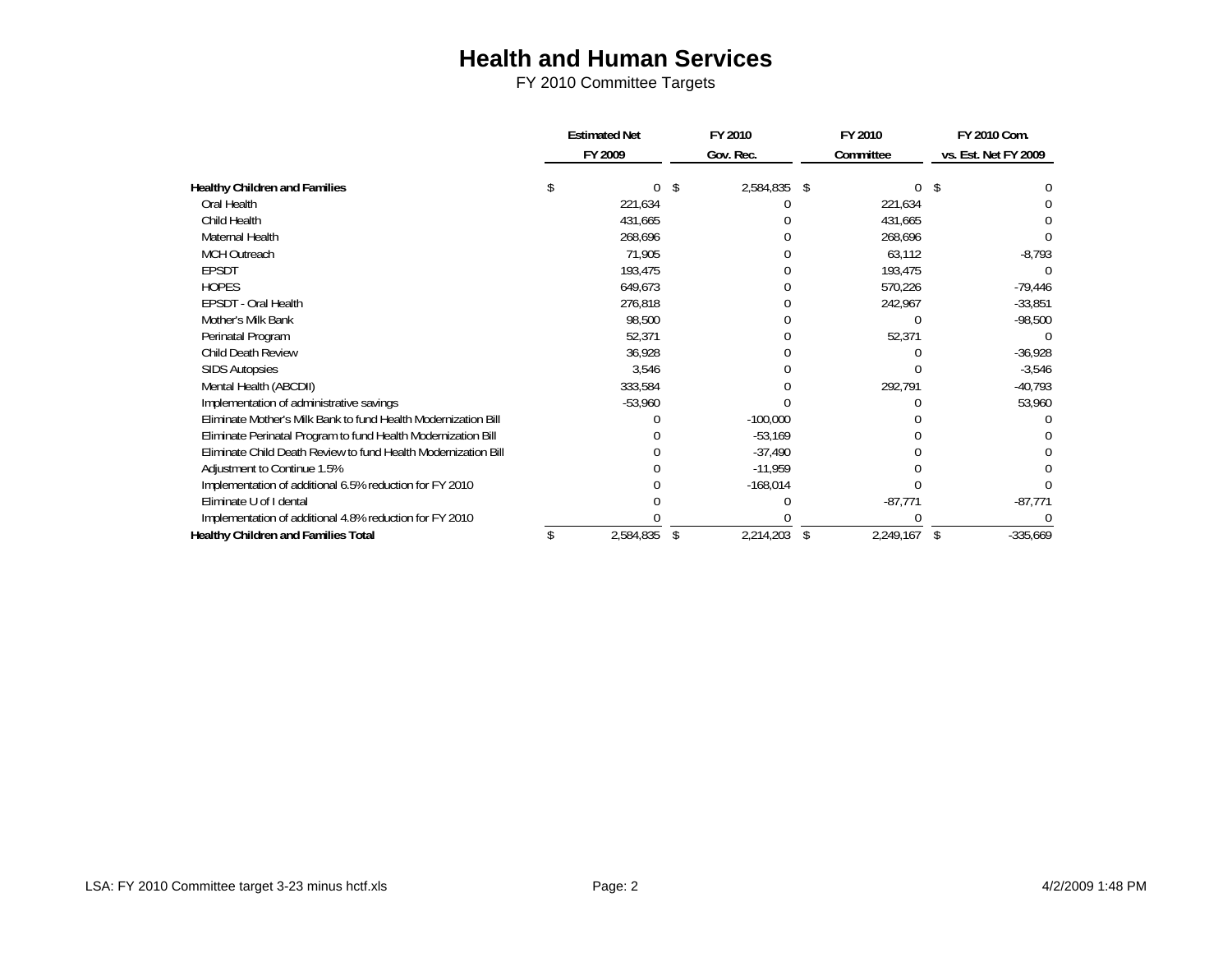|                                                              | <b>Estimated Net</b> |           | FY 2010         |           | FY 2010   | FY 2010 Com.         |
|--------------------------------------------------------------|----------------------|-----------|-----------------|-----------|-----------|----------------------|
|                                                              |                      | FY 2009   | Gov. Rec.       | Committee |           | vs. Est. Net FY 2009 |
| <b>Chronic Conditions</b>                                    |                      | 0         | \$<br>2,162,652 | \$        |           |                      |
| <b>Child Health Specialty</b>                                |                      | 461,832   |                 |           | 461,832   |                      |
| Muscular Dystrophy                                           |                      | 98,302    |                 |           | 87,428    | $-10,875$            |
| <b>Birth Defects</b>                                         |                      | 529,105   |                 |           | 529,105   |                      |
| Obesity                                                      |                      | 59,131    |                 |           |           | $-59,131$            |
| ADAP                                                         |                      | 275,800   |                 |           | 245,290   | $-30,510$            |
| <b>Hepatitis C Awareness</b>                                 |                      | 19,700    |                 |           |           | $-19,700$            |
| <b>PKU Assistance</b>                                        |                      | 98,500    |                 |           | 87,604    | $-10,896$            |
| Prescription Drug Donation                                   |                      | 118,200   |                 |           | 105,124   | $-13,076$            |
| Brain Injury Council                                         |                      | 62,221    |                 |           | 55,338    | $-6,883$             |
| <b>Brain Injury Services</b>                                 |                      | 492,500   |                 |           | 438,018   | $-54,482$            |
| From HITT PKU Assistance                                     |                      |           | 100,000         |           | 88,938    | 88,938               |
| From HITT Iowa Stillbirth Evaluation Project                 |                      |           | 26,000          |           |           |                      |
| From HITT AIDS Drug Assistance Program                       |                      |           | 275,000         |           | 244,579   | 244,579              |
| From HITT Epilepsy Education                                 |                      |           | 100,000         |           | 88,938    | 88,938               |
| Consolidate Health Care Reform Funding                       |                      |           | 364,348         |           | 324,043   | 324,043              |
| Eliminate Stillbirth Eval. to fund Health Modernization Bill |                      |           | $-26,000$       |           |           |                      |
| Eliminate Epilepsy Ed. to fund Health Modernization Bill     |                      |           | $-100,000$      |           |           |                      |
| Implementation of administrative savings                     |                      | $-52,639$ |                 |           |           | 52,639               |
| Adjustment to Continue 1.5%                                  |                      |           | $-46,111$       |           |           |                      |
| Implementation of additional 6.5% reduction for FY 2010      |                      |           | $-163,900$      |           |           |                      |
| Implementation of additional 4.8% reduction for FY 2010      |                      |           |                 |           |           |                      |
| <b>Chronic Conditions Total</b>                              |                      | 2,162,652 | \$<br>2,691,989 | \$        | 2,756,236 | \$<br>593,584        |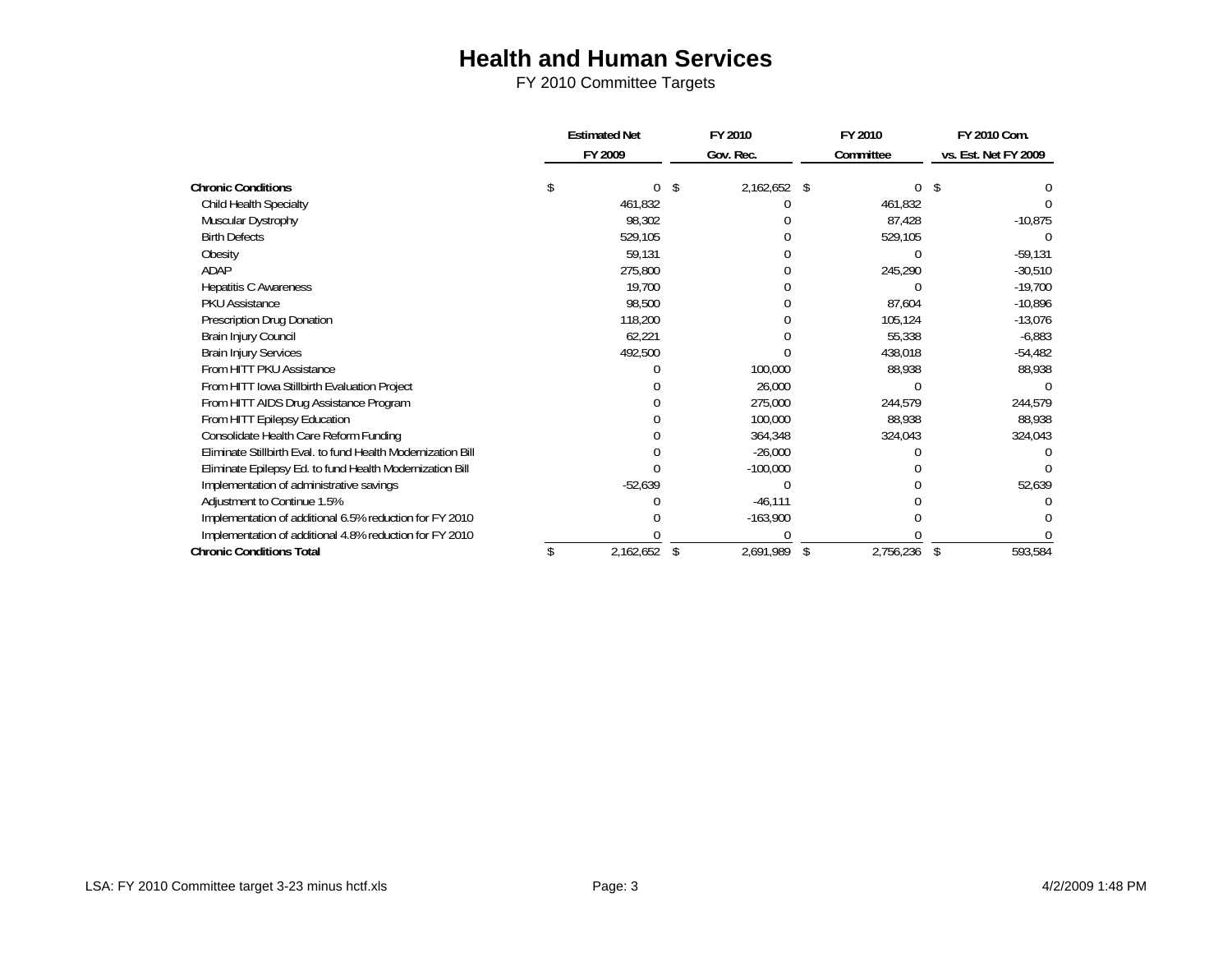|                                                                    | <b>Estimated Net</b> |             |               | FY 2010      | FY 2010 |           | FY 2010 Com.  |                      |
|--------------------------------------------------------------------|----------------------|-------------|---------------|--------------|---------|-----------|---------------|----------------------|
|                                                                    |                      | FY 2009     |               | Gov. Rec.    |         | Committee |               | vs. Est. Net FY 2009 |
| <b>Community Capacity</b>                                          | \$                   | $\mathbf 0$ | \$            | 1,694,329    | \$      | $\Omega$  | Ŝ.            |                      |
| Primecarre                                                         |                      | 147,755     |               | 0            |         | 147,755   |               | 0                    |
| Health Delivery System                                             |                      | 384,751     |               | በ            |         | 384,751   |               | 0                    |
| <b>Child Vision Screening</b>                                      |                      | 98,503      |               |              |         | 90,000    |               | $-8,503$             |
| Local Public Health Liaison                                        |                      | 517,827     |               | በ            |         | 517,827   |               |                      |
| <b>Essential Services LBOH</b>                                     |                      | 243,775     |               | በ            |         | 221,994   |               | $-21,781$            |
| <b>Local BOH Environment</b>                                       |                      | 70,251      |               | U            |         | 63,974    |               | $-6,277$             |
| UI Mental Health Work                                              |                      | 157,309     |               |              |         | 143,254   |               | $-14,056$            |
| Cherokee MHI Work                                                  |                      | 138,146     |               | N            |         | 125,802   |               | $-12,343$            |
| From HITT Healthy Iowans 2010, Home Health, Health Nursing         |                      | 0           |               | 1,157,482    |         | 1,054,060 |               | 1,054,060            |
| Consolidate Health Care Reform Funding                             |                      |             |               | 1,391,786    |         | 1,267,429 |               | 1,267,429            |
| <b>Health Modernization Bill</b>                                   |                      | $\Omega$    |               | 961,574      |         | 100,000   |               | 100,000              |
| Eliminate Child Vision Screening to fund Health Modernization Bill |                      | $\Omega$    |               | $-100,000$   |         | 0         |               | 0                    |
| Implementation of administrative savings                           |                      | $-63,988$   |               | $\Omega$     |         | U         |               | 63,988               |
| Adjustment to Continue 1.5%                                        |                      | $\Omega$    |               | $-55,946$    |         | U         |               | <sup>0</sup>         |
| Implementation of additional 6.5% reduction for FY 2010            |                      |             |               | $-199,240$   |         |           |               |                      |
| Implementation of additional 4.8% reduction for FY 2010            |                      |             |               | U            |         |           |               |                      |
| <b>Community Capacity Total</b>                                    | \$                   | 1,694,329   | $\sqrt{2}$    | 4,849,985    | \$      | 4,116,847 | -\$           | 2,422,518            |
| <b>Elderly Wellness</b>                                            | \$                   | 0           | \$            | 9,095,475    | \$      | $\Omega$  | Ŝ.            | 0                    |
| Local Public Health Nursing                                        |                      | 2,292,076   |               | 0            |         | 2,292,076 |               | $\Omega$             |
| Home Care Aide                                                     |                      | 6,803,399   |               |              |         | 6,053,703 |               | $-749,696$           |
| Adjustment to Continue 1.5%                                        |                      | U           |               | 0            |         | O         |               |                      |
| Implementation of additional 6.5% reduction for FY 2010            |                      |             |               | $-591,206$   |         | U         |               | U                    |
| Implementation of additional 4.8% reduction for FY 2010            |                      | $\Omega$    |               | U            |         |           |               |                      |
| <b>Elderly Wellness Total</b>                                      |                      | 9,095,475   | $\mathcal{L}$ | 8,504,269    | \$      | 8,345,779 | <sup>\$</sup> | $-749,696$           |
| <b>Environmental Hazards</b>                                       | \$                   | 0           | \$            | 721,737      | \$      | 0         | \$            | $\Omega$             |
| <b>Environmental Health</b>                                        |                      | 74,088      |               | 0            |         | 67,259    |               | $-6,829$             |
| Childhood Lead                                                     |                      | 662,716     |               | 0            |         | 601,631   |               | $-61,084$            |
| From HITT Environmental Epidemiology                               |                      | $\Omega$    |               | 288,770      |         | 262,153   |               | 262,153              |
| From HITT Childhood Lead Poisoning Prevention                      |                      | $\Omega$    |               | 76,388       |         | 69,347    |               | 69,347               |
| Implementation of administrative savings                           |                      | $-15,067$   |               | $\mathbf{0}$ |         | $\Omega$  |               | 15,067               |
| Implementation of additional 6.5% reduction for FY 2010            |                      | $\Omega$    |               | $-35,693$    |         | U         |               | $\Omega$             |
| Implementation of additional 4.8% reduction for FY 2010            |                      |             |               | U            |         |           |               |                      |
| <b>Environmental Hazards Total</b>                                 | \$                   | 721,737     | $\sqrt{2}$    | 1,051,202    | \$      | 1,000,391 | \$            | 278,654              |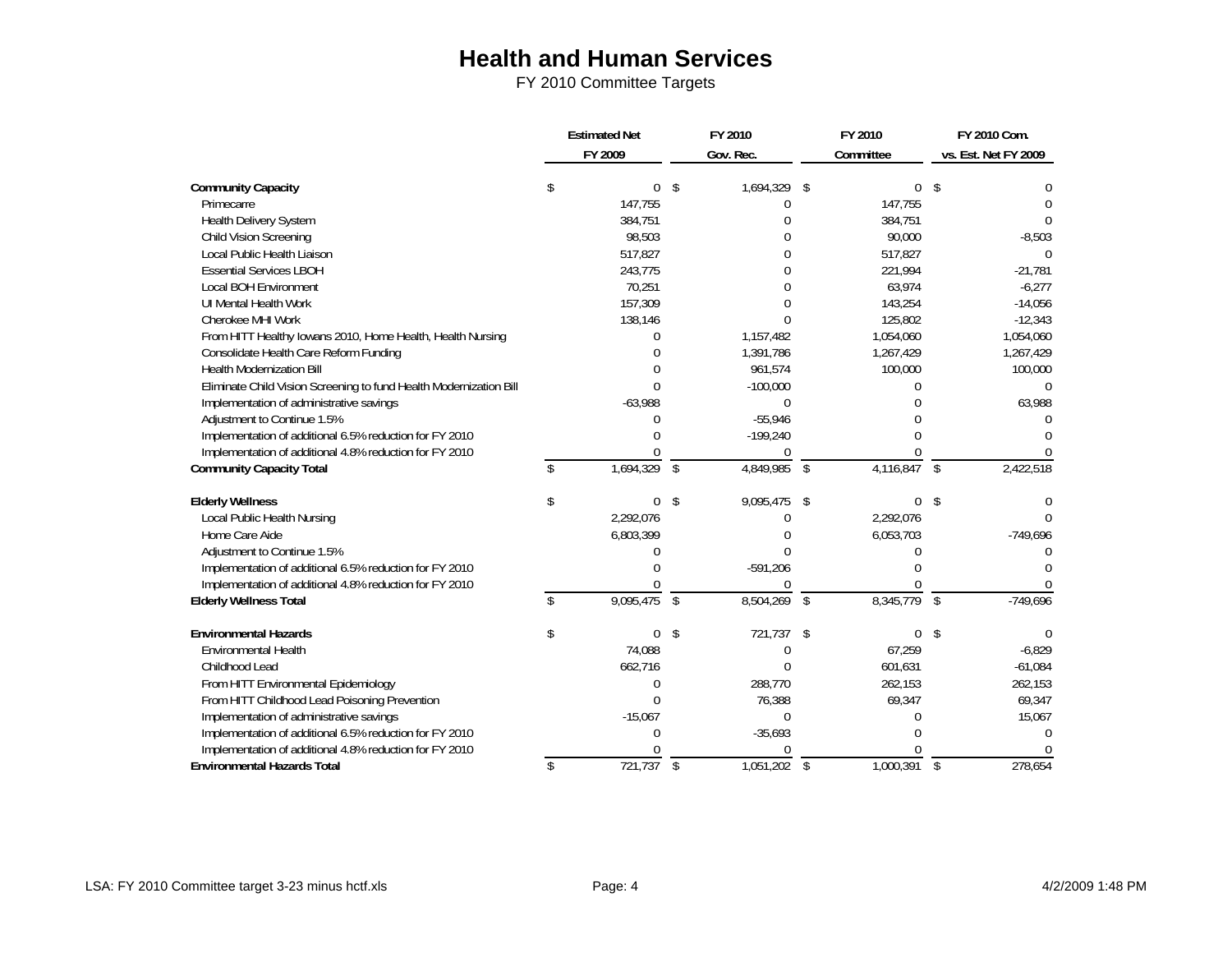|                                                                     | <b>Estimated Net</b> |           | FY 2010 |                | FY 2010 |            |                    | FY 2010 Com.         |  |
|---------------------------------------------------------------------|----------------------|-----------|---------|----------------|---------|------------|--------------------|----------------------|--|
|                                                                     |                      | FY 2009   |         | Gov. Rec.      |         | Committee  |                    | vs. Est. Net FY 2009 |  |
|                                                                     |                      |           |         |                |         |            |                    |                      |  |
| <b>Infectious Diseases</b>                                          | \$                   | 0         | \$      | 2,795,546      | -\$     | $\Omega$   | S                  |                      |  |
| Center for Epidemiology                                             |                      | 557,362   |         | 0              |         | 493,880    |                    | $-63,482$            |  |
| Vacc. Prev. Diseases                                                |                      | 852,698   |         |                |         | 755,578    |                    | $-97,120$            |  |
| Hepatitis Ed/Tx/Prev.                                               |                      | 155,630   |         |                |         | 137,904    |                    | $-17,726$            |  |
| <b>Prescription Services</b>                                        |                      | 143,332   |         |                |         | 127,007    |                    | $-16,325$            |  |
| <b>STDs</b>                                                         |                      | 67,258    |         |                |         | 59,597     |                    | $-7,660$             |  |
| Tuberculosis                                                        |                      | 63,982    |         |                |         | 56,694     |                    | $-7,287$             |  |
| Vaccine Supplemental                                                |                      | 992,915   |         | $-992,915$     |         |            |                    | $-992,915$           |  |
| Implementation of administrative savings                            |                      | $-37,631$ |         | $\Omega$       |         |            |                    | 37,631               |  |
| Implementation of additional 6.5% reduction for FY 2010             |                      | U         |         | $-89,147$      |         |            |                    |                      |  |
| Implementation of additional 4.8% reduction for FY 2010             |                      | $\Omega$  |         | 0              |         |            |                    |                      |  |
| <b>Infectious Diseases Total</b>                                    |                      | 2,795,546 | \$      | 1,713,484      | \$      | 1,630,661  | $\mathbf{\hat{S}}$ | $-1,164,885$         |  |
| <b>Public Protection</b>                                            | \$                   | $\Omega$  | \$      | $3,115,215$ \$ |         | 0          | S                  |                      |  |
| Water Programs                                                      |                      | 68.091    |         | N              |         | 61,222     |                    | $-6,870$             |  |
| <b>Milk Certification</b>                                           |                      | 201,341   |         |                |         | 181,028    |                    | $-20,313$            |  |
| IA's Antiviral Stockpile                                            |                      | 112,350   |         |                |         | 101,015    |                    | $-11,335$            |  |
| <b>EMS</b>                                                          |                      | 452,155   |         | N              |         | 406,539    |                    | $-45,617$            |  |
| <b>EMS Contracts</b>                                                |                      | 610,869   |         | N              |         | 549,240    |                    | $-61,629$            |  |
| <b>State Medical Examiner</b>                                       |                      | 1,172,068 |         | N              |         | 1,053,821  |                    | $-118,247$           |  |
| Certificate of Need                                                 |                      | 107,809   |         | U.             |         | 96,933     |                    | $-10,877$            |  |
| <b>Children Sex Violence Prevention</b>                             |                      | 258,563   |         |                |         | 232,477    |                    | $-26,086$            |  |
| <b>Plumber Licensing</b>                                            |                      | 197,000   |         | $\Omega$       |         | 179,822    |                    | $-17,178$            |  |
| From HITT Emergency Medical Services                                |                      |           |         | 387,320        |         | 348,244    |                    | 348,244              |  |
| From HITT State Poison Control Center                               |                      |           |         | 600,000        |         | 539,467    |                    | 539,467              |  |
| Eliminate Plumbing Board Start up to fund Health Modernization Bill |                      | $\Omega$  |         | $-200,000$     |         | $-179,822$ |                    | $-179,822$           |  |
| Implementation of administrative savings                            |                      | $-65,032$ |         | $\Omega$       |         |            |                    | 65,032               |  |
| Implementation of additional 6.5% reduction for FY 2010             |                      | C         |         | $-154,059$     |         |            |                    |                      |  |
| Implementation of additional 4.8% reduction for FY 2010             |                      |           |         |                |         |            |                    |                      |  |
| <b>Public Protection Total</b>                                      | \$                   | 3,115,215 | \$      | 3,748,476      | \$      | 3,569,986  | \$                 | 454,771              |  |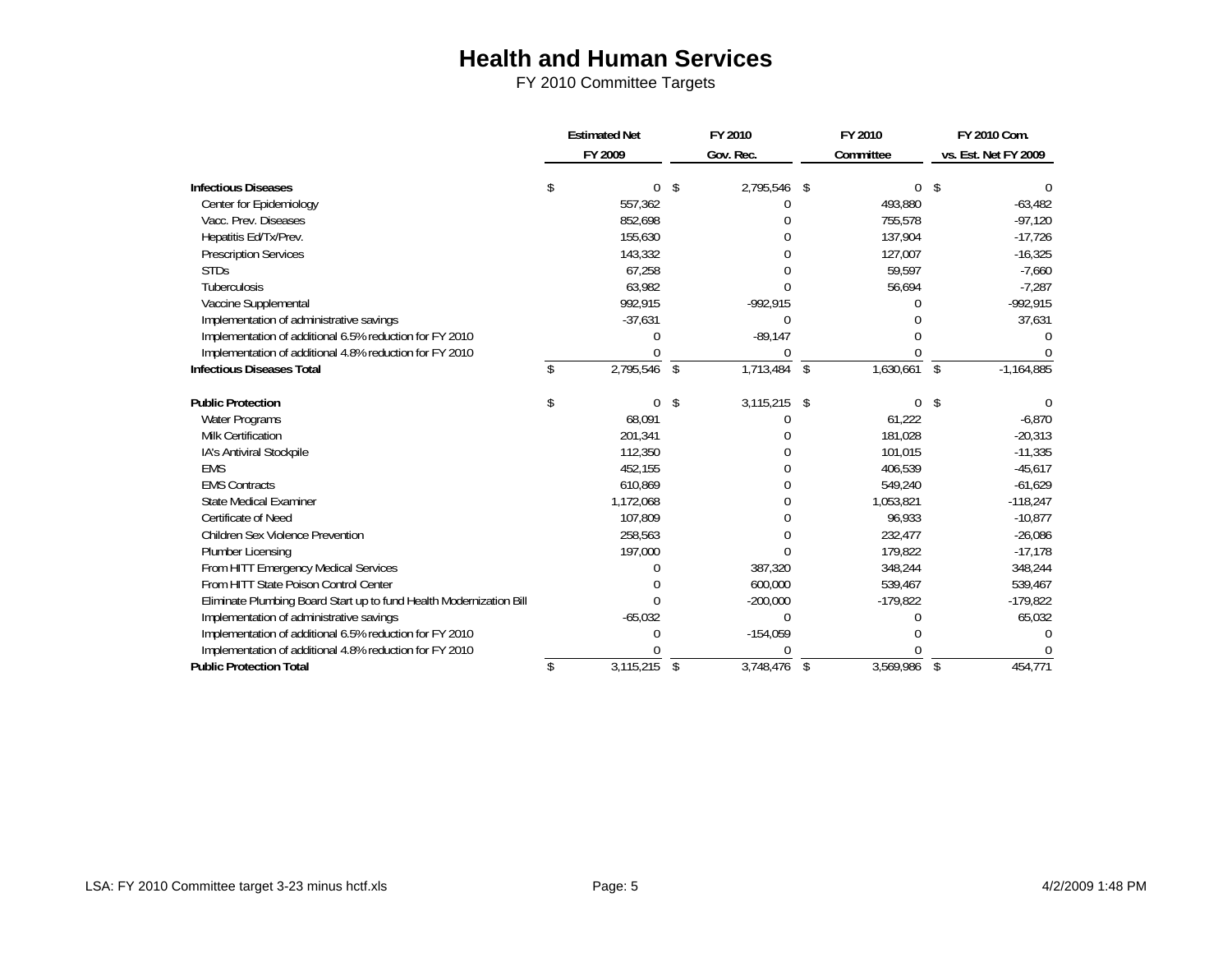|                                                         |    | <b>Estimated Net</b> |     | FY 2010    |    | FY 2010    | FY 2010 Com. |                      |
|---------------------------------------------------------|----|----------------------|-----|------------|----|------------|--------------|----------------------|
|                                                         |    | FY 2009              |     | Gov. Rec.  |    | Committee  |              | vs. Est. Net FY 2009 |
| Resource Management                                     |    | 0                    |     | 1,194,098  | \$ |            |              |                      |
| Department Director                                     |    | 281,710              |     |            |    | 245,542    |              | $-36,168$            |
| Finance/Admin. Services                                 |    | 115,737              |     |            |    | 100,878    |              | $-14,859$            |
| Information Management                                  |    | 47,280               |     |            |    | 41,210     |              | $-6,070$             |
| Human Resources                                         |    | 207,342              |     |            |    | 180,722    |              | $-26,620$            |
| Department Wide Act.                                    |    | 273,497              |     |            |    | 238,383    |              | $-35,114$            |
| <b>DAS Utility Billings</b>                             |    | 293,459              |     |            |    | 255,782    |              | $-37,677$            |
| Implementation of administrative savings                |    | $-24,927$            |     |            |    |            |              | 24,927               |
| Adjustment to Continue 1.5%                             |    |                      |     |            |    |            |              |                      |
| Implementation of additional 6.5% reduction for FY 2010 |    |                      |     | $-77,616$  |    |            |              |                      |
| Implementation of additional 4.8% reduction for FY 2010 |    |                      |     |            |    |            |              |                      |
| Resource Management Total                               | £. | 1,194,098            | \$  | 1,116,482  | \$ | 1,062,517  | \$           | $-131,581$           |
| Health Reform Budget Units Consolidated                 |    |                      |     |            |    |            |              |                      |
| Prevention and Chronic Care Management                  | \$ | 192,093 \$           |     |            | S  | $\Omega$   | \$           | $-192,093$           |
| Medical Home System                                     |    | 166,790              |     |            |    |            |              | $-166,790$           |
| <b>Healthy Communities Initiative</b>                   |    | 892,941              |     |            |    |            |              | $-892,941$           |
| Governor's Council on Physical Fitness and Nutrition    |    | 110,418              |     |            |    |            |              | $-110,418$           |
| Iowa Health Information Technology System               |    | 191,995              |     |            |    |            |              | $-191,995$           |
| <b>Health Care Access</b>                               |    | 175,555              |     |            |    |            |              | $-175,555$           |
| Health Reform Budget Units Consolidated Total           |    | 1,729,792            | -\$ | $\Omega$   | \$ | $\Omega$   | \$           | $-1,729,792$         |
| Total Public Health, Dept. of                           |    | 28,129,596           | -S  | 57,031,937 | S  | 53,384,082 | S            | 25,254,485           |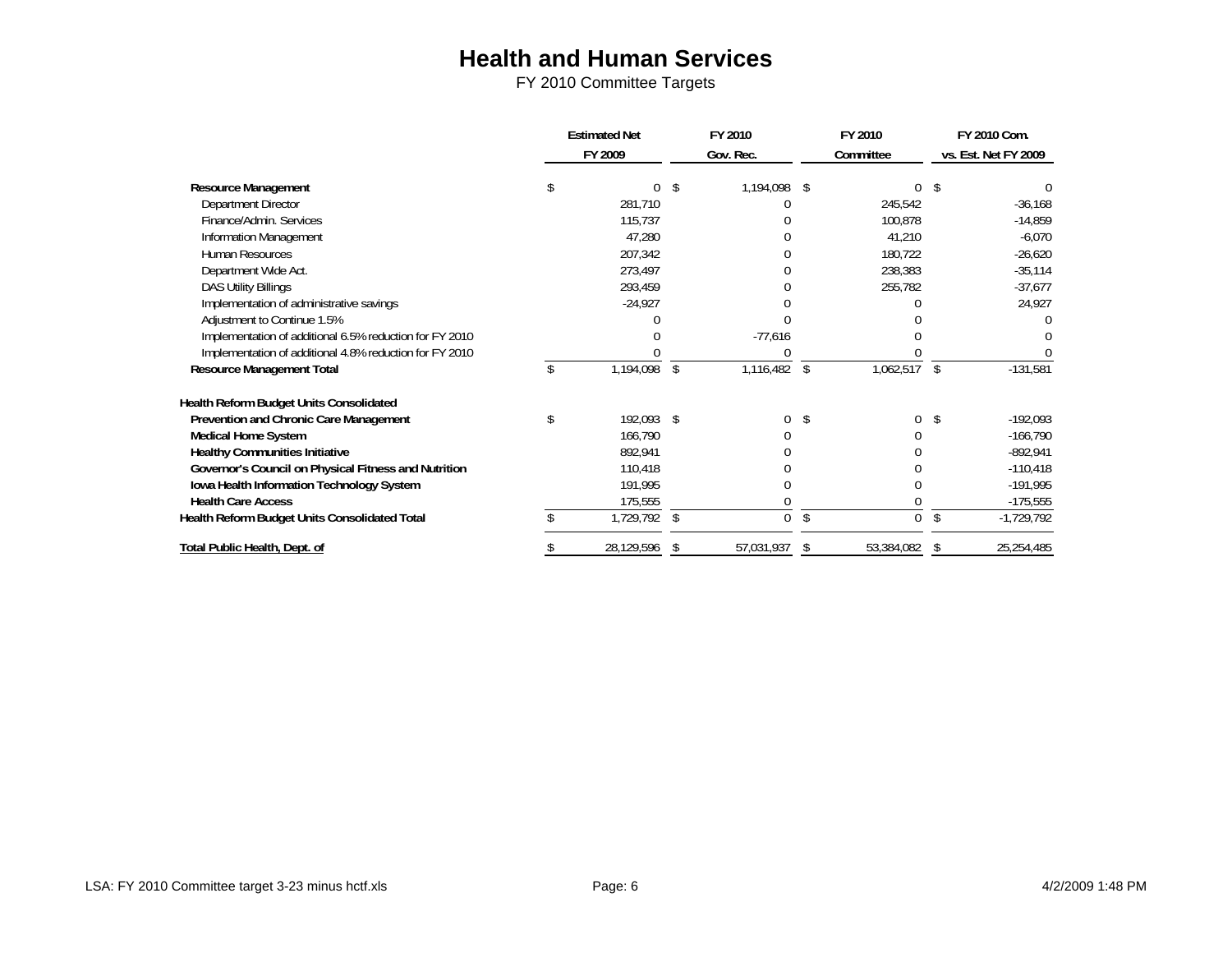FY 2010 Committee Targets

|                                                         | <b>Estimated Net</b>    |                 | FY 2010       |                 | FY 2010       |                | FY 2010 Com.             |                      |
|---------------------------------------------------------|-------------------------|-----------------|---------------|-----------------|---------------|----------------|--------------------------|----------------------|
|                                                         |                         | FY 2009         |               | Gov. Rec.       |               | Committee      |                          | vs. Est. Net FY 2009 |
| Human Services, Dept. of                                |                         |                 |               |                 |               |                |                          |                      |
|                                                         |                         |                 |               |                 |               |                |                          |                      |
| <b>Economic Assistance</b>                              |                         |                 |               |                 |               |                |                          |                      |
| Family Investment Program/JOBS                          | \$                      | 42,701,422 \$   |               | 42,060,901 \$   |               | 42,060,901 \$  |                          | $-640,521$           |
| Reduced Funding due to Declining Caseload               |                         | $\mathbf 0$     |               | $-3,600,000$    |               | $-2,600,000$   |                          | $-2,600,000$         |
| Eliminate EBT Retail Fee                                |                         | $\Omega$        |               | $-690,726$      |               | $-690,726$     |                          | $-690,726$           |
| Adjustment to Continue 1.5%                             |                         | $-640,521$      |               | 0               |               | 0              |                          | 640,521              |
| Implementation of additional 6.5% reduction for FY 2010 |                         | $\theta$        |               | $-2,733,959$    |               | $-2,733,959$   |                          | $-2,733,959$         |
| Implementation of additional 4.8% reduction for FY 2010 |                         | $\Omega$        |               | 0               |               | $-1,693,516$   |                          | $-1,693,516$         |
| Family Investment Program/JOBS Total                    | \$                      | $42,060,901$ \$ |               | 35,036,216      | $\sqrt{3}$    | 34,342,700     | $\overline{\$}$          | $-7,718,201$         |
| <b>Child Support Recoveries</b>                         | \$                      | 15,632,714 \$   |               | 15,082,461      | \$            | 15,082,461     | \$                       | $-550,253$           |
| Implementation of administrative savings                |                         | $-314,873$      |               | 0               |               | 0              |                          | 314,873              |
| Adjustment to Continue 1.5%                             |                         | $-235,380$      |               | $\Omega$        |               | $\theta$       |                          | 235,380              |
| Implementation of additional 6.5% reduction for FY 2010 |                         | $\Omega$        |               | $-980,360$      |               | $-980,360$     |                          | $-980,360$           |
| Implementation of additional 4.8% reduction for FY 2010 |                         | $\mathbf 0$     |               | 0               |               | $-681,641$     |                          | -681,641             |
| <b>Child Support Recoveries Total</b>                   | \$                      | 15,082,461      | $\mathcal{S}$ | 14,102,101      | $\mathsf{\$}$ | 13,420,460     | $\mathbb{S}$             | $-1,662,001$         |
| <b>Economic Assistance Total</b>                        | $\overline{\mathbf{s}}$ | $57,143,362$ \$ |               | $49,138,317$ \$ |               | 47,763,160     | $\overline{\mathcal{S}}$ | $-9,380,202$         |
| <b>Medical Services</b>                                 |                         |                 |               |                 |               |                |                          |                      |
| <b>Medical Assistance</b>                               | \$                      | 655,129,269     | \$            | 645,302,330 \$  |               | 595,302,330 \$ |                          | -59,826,939          |
| Fund Supplemental from FY 2009 in FY 2010               |                         | 0               |               | 18,516,150      |               | 18,516,150     |                          | 18,516,150           |
| Increased Utilization                                   |                         | $\overline{0}$  |               | 16,946,624      |               | 16,946,624     |                          | 16,946,624           |
| <b>Increased Growth</b>                                 |                         | $\Omega$        |               | 12,125,069      |               | 12,125,069     |                          | 12,125,069           |
| Replace MHI Funding from IowaCare Fund Phase-out        |                         | $\Omega$        |               | 9,000,000       |               | 9,000,000      |                          | 9,000,000            |
| Increased Medicare Part D Claw back Payments            |                         | $\overline{0}$  |               | 7,060,000       |               | 7,060,000      |                          | 7,060,000            |
| HCBS Waiver Annualization and Buy down                  |                         | $\Omega$        |               | 6,038,070       |               | 6,038,070      |                          | 6,038,070            |
| Nursing Facility Rebase                                 |                         | $\Omega$        |               | $\Omega$        |               | $\Omega$       |                          | $\Omega$             |
| Restore Carryforward Funds from FY 2008                 |                         | $\overline{0}$  |               | 3,819,318       |               | 3,819,318      |                          | 3,819,318            |
| <b>Increased Mental Health Services</b>                 |                         | $\Omega$        |               | 2,296,164       |               | 2,296,164      |                          | 2,296,164            |
| Annualization of Hospital Rebase                        |                         | $\Omega$        |               | $\Omega$        |               | $\Omega$       |                          | $\Omega$             |
| Increase in Targeted Case Management                    |                         | 0               |               | 988,923         |               | 988,923        |                          | 988,923              |
| General Program Increases                               |                         | $\Omega$        |               | 1,343,144       |               | 1,343,144      |                          | 1,343,144            |
| Provider Rate increase for Family Planning 5%           |                         | $\Omega$        |               | 0               |               | 102,751        |                          | 102,751              |
| Iowa Health Care Colaborative                           |                         | $\overline{0}$  |               | $\overline{0}$  |               | $-500,000$     |                          | $-500,000$           |
| Iowa Chronic Care Consortium                            |                         | 0               |               | $\overline{0}$  |               | $-50,000$      |                          | $-50,000$            |
| Eliminate DMIE Funding for FY 2008 and FY 2009          |                         | $\mathbf 0$     |               | $\overline{0}$  |               | $\Omega$       |                          | $\mathbf 0$          |
| Include Behavioral Health Drugs on PDL                  |                         | $\Omega$        |               | $\Omega$        |               | $\Omega$       |                          | $\Omega$             |
| Savings from Correct Coding Initiative                  |                         | 0               |               | $\Omega$        |               | $\Omega$       |                          | $\Omega$             |
| FMAP Adjustment                                         |                         | $\theta$        |               | $-5,930,700$    |               | $-5,930,700$   |                          | $-5,930,700$         |

LSA: FY 2010 Committee target 3-23 minus hctf.xls example and the Page: 7 4/2/2009 1:48 PM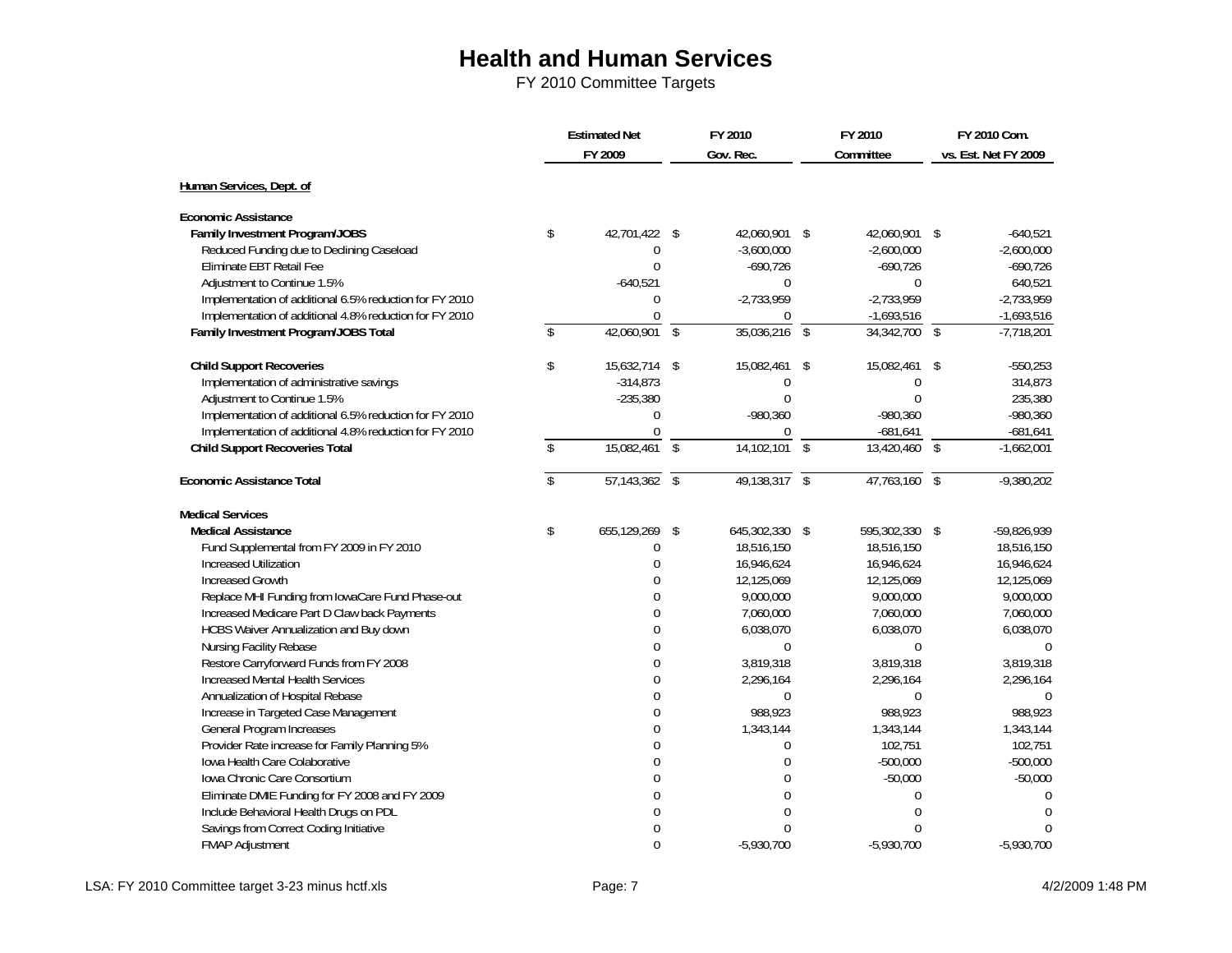|                                                         | <b>Estimated Net</b> |                          | FY 2010        |                         | FY 2010        |               | FY 2010 Com.         |
|---------------------------------------------------------|----------------------|--------------------------|----------------|-------------------------|----------------|---------------|----------------------|
|                                                         | FY 2009              |                          | Gov. Rec.      |                         | Committee      |               | vs. Est. Net FY 2009 |
| Recovery of Magellan funds                              | $\mathbf 0$          |                          | $-2,100,000$   |                         | $-2,100,000$   |               | $-2,100,000$         |
| Revision to Match Medicaid Workgroup                    | $\mathbf 0$          |                          | 10,159,679     |                         | 10,159,679     |               | 10,159,679           |
| Replace Senior Living Trust Fund appropriation dollars  | $\overline{0}$       |                          | 94,968,712     |                         | 94,968,712     |               | 94,968,712           |
| Move GF Medicaid to HCTF                                | $\Omega$             |                          | 0              |                         | $-6,902,735$   |               | $-6,902,735$         |
| Adjustment to Continue 1.5%                             | $-9,826,939$         |                          | $\Omega$       |                         | $\mathbf{0}$   |               | 9,826,939            |
| Implementation of additional 6.5% reduction for FY 2010 | $\mathbf 0$          |                          | $-41,944,652$  |                         | $-41,944,652$  |               | $-41,944,652$        |
| Reduction to meet target                                | $\overline{0}$       |                          | 0              |                         | $-43,200,000$  |               | $-43,200,000$        |
| <b>Medical Assistance Total</b>                         | \$<br>645,302,330    | $\mathcal{S}$            | 778,588,831    | $\sqrt[6]{\frac{1}{2}}$ | 678,038,847 \$ |               | 32,736,517           |
| <b>Medical Contracts</b>                                | \$<br>14,165,550     | \$                       | 13,953,067     | \$                      | 13,953,067     | \$            | $-212,483$           |
| <b>IME Contract Reprocurement</b>                       | 0                    |                          | 16,668         |                         | 16,668         |               | 16,668               |
| MMIS Vendor Procurement                                 | $\Omega$             |                          | 500,000        |                         | 500,000        |               | 500,000              |
| <b>Contract Inflation</b>                               | $\Omega$             |                          | 174,093        |                         | 174,093        |               | 174,093              |
| General Inflation                                       | $\Omega$             |                          | $\overline{0}$ |                         | $\overline{0}$ |               | $\mathbf 0$          |
| HIPPA Upgrade                                           | $\Omega$             |                          | 340,000        |                         | 340,000        |               | 340,000              |
| <b>Electronic Attachment Activity</b>                   | $\mathbf 0$          |                          | 268,000        |                         | 268,000        |               | 268,000              |
| Targeted Case Management through DPH                    | $\Omega$             |                          | $\mathbf 0$    |                         | $\Omega$       |               | $\Omega$             |
| Adjustment to Continue 1.5%                             | $-212,483$           |                          | $\Omega$       |                         | $\Omega$       |               | 212,483              |
| Implementation of additional 6.5% reduction for FY 2010 | $\mathbf 0$          |                          | $-906,949$     |                         | $-906,949$     |               | $-906,949$           |
| Implementation of additional 4.8% reduction for FY 2010 | $\Omega$             |                          | $\Omega$       |                         | $-693,376$     |               | $-693,376$           |
| <b>Medical Contracts Total</b>                          | \$<br>13,953,067     | $\sqrt{2}$               | 14,344,879     | \$                      | 13,651,503     | $\mathcal{S}$ | $-301,564$           |
| State Children's Health Ins. (hawk-i)                   | \$<br>13,868,885     | \$                       | 13,660,852     | \$                      | 13,660,852 \$  |               | $-208,033$           |
| Maintain Services and Replace Carryforward              | $\Omega$             |                          | 7,803,842      |                         | 7,803,842      |               | 7,803,842            |
| Fund an additional 780 children                         | $\Omega$             |                          | 276,850        |                         | 276,850        |               | 276,850              |
| Continue Outreach Through DPH                           | $\theta$             |                          | 128,950        |                         | 128,950        |               | 128,950              |
| Continue Expanded Outreach Efforts                      | $\mathbf 0$          |                          | 90,050         |                         | 90,050         |               | 90,050               |
| Reduction Due to Available hawk-i Trust Fund Dollars    | $\Omega$             |                          | $-2,500,000$   |                         | $-2,500,000$   |               | $-2,500,000$         |
| <b>FMAP Adjustment</b>                                  | $\Omega$             |                          | $-234,282$     |                         | $-234,282$     |               | $-234,282$           |
| Revised projections and carryforward amounts            | $\Omega$             |                          | $-2,965,410$   |                         | $-2,965,410$   |               | $-2,965,410$         |
| Adjustment to Continue 1.5%                             | $-208,033$           |                          | $\mathbf{0}$   |                         | $\mathbf{0}$   |               | 208,033              |
| Implementation of additional 6.5% reduction for FY 2010 | $\mathbf 0$          |                          | $-887,955$     |                         | $-887,955$     |               | $-887,955$           |
| Implementation of additional 4.8% reduction for FY 2010 | U                    |                          | 0              |                         | $-743,067$     |               | $-743,067$           |
| State Children's Health Ins. (hawk-i) Total             | \$<br>13,660,852     | \$                       | 15,372,897     | \$                      | 14,629,830     | \$            | 968,978              |
| Medical Assistance, Hawk-i, Hawk-i Expansion            | \$<br>4,800,000      | \$                       | 4,728,000      | \$                      | 4,728,000      | \$            | $-72,000$            |
| Increased Growth per FY 09 SF 2425 in FY 2010           | $\mathbf 0$          |                          | 0              |                         | $\mathbf 0$    |               | $\Omega$             |
| Adjustment to Continue 1.5%                             | $-72,000$            |                          | $\Omega$       |                         | $\Omega$       |               | 72,000               |
| Implementation of additional 6.5% reduction for FY 2010 | $\Omega$             |                          | $-307,320$     |                         | $-307,320$     |               | $-307,320$           |
| Implementation of additional 4.8% reduction for FY 2010 | 0                    |                          | 0              |                         | $-213,679$     |               | $-213,679$           |
| Medical Assistance, Hawk-i, Hawk-i Expansion Total      | \$<br>4,728,000      | $\overline{\mathcal{S}}$ | 4,420,680      | $\sqrt{3}$              | 4,207,001      | $\mathcal{S}$ | $-520.999$           |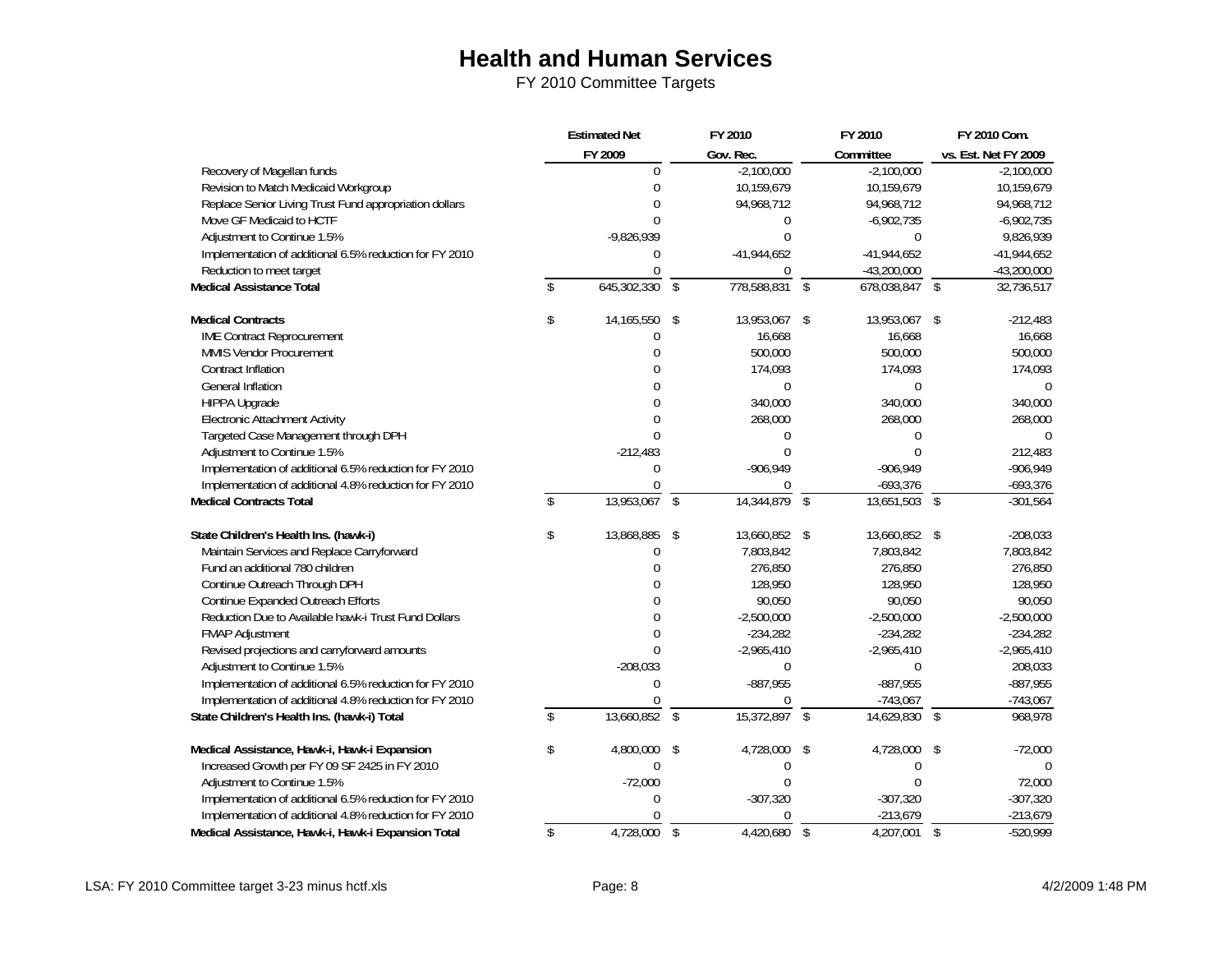|                                                         | <b>Estimated Net</b> | FY 2010           |                | FY 2010      |                    | FY 2010 Com.         |
|---------------------------------------------------------|----------------------|-------------------|----------------|--------------|--------------------|----------------------|
|                                                         | FY 2009              | Gov. Rec.         |                | Committee    |                    | vs. Est. Net FY 2009 |
| <b>State Supplementary Assistance</b>                   | 18,611,385           | \$<br>18,332,214  | \$             | 18,332,214   | \$                 | $-279,171$           |
| Increased to maintain MOE                               |                      |                   |                | 2,426,972    |                    | 2,426,972            |
| Decrease due to available carryforward in FY 2009       |                      |                   |                | $-500,000$   |                    | $-500,000$           |
| Replace HITT Funding                                    |                      | 182,381           |                | 182,381      |                    | 182,381              |
| Adjustment to Continue 1.5%                             | $-279,171$           |                   |                |              |                    | 279,171              |
| Implementation of additional 6.5% reduction for FY 2010 |                      | $-1,191,594$      |                | $-1,191,594$ |                    | $-1,191,594$         |
| Implementation of additional 4.8% reduction for FY 2010 |                      |                   |                | $-837,327$   |                    | $-837,327$           |
| State Supplementary Assistance Total                    | 18,332,214           | \$<br>17,323,001  | \$             | 18,412,646   | $\mathcal{S}$      | 80,432               |
| <b>Health Insurance Premium Payment</b>                 | \$<br>591,752        | \$<br>570,924     | \$             | 570,924      | S                  | $-20,828$            |
| Implementation of administrative savings                | $-11,922$            |                   |                |              |                    | 11,922               |
| Adjustment to Continue 1.5%                             | $-8,906$             |                   |                |              |                    | 8,906                |
| Implementation of additional 6.5% reduction for FY 2010 |                      | $-37,110$         |                | $-37,110$    |                    | $-37,110$            |
| Implementation of additional 4.8% reduction for FY 2010 |                      |                   |                | $-25,803$    |                    | $-25,803$            |
| Health Insurance Premium Payment Total                  | 570,924              | \$<br>533,814     | $\mathfrak{L}$ | 508,011      | $\mathbf{\hat{s}}$ | $-62,913$            |
| <b>Family Planning</b>                                  | \$<br>750.000        | \$<br>738,750     | \$             | 10,000       | \$                 | $-740,000$           |
| Adjustment to Continue 1.5%                             | $-11,250$            |                   |                |              |                    | 11,250               |
| Implementation of additional 6.5% reduction for FY 2010 |                      | $-48,019$         |                |              |                    |                      |
| Implementation of additional 4.8% reduction for FY 2010 |                      |                   |                |              |                    |                      |
| <b>Family Planning Total</b>                            | 738,750              | \$<br>690,731     | $\sqrt{2}$     | 10,000       | $\mathfrak{L}$     | $-728,750$           |
| <b>Pregnancy Counseling</b>                             | \$<br>200,000        | \$<br>197,000     | -\$            | 100,000      | $\mathcal{L}$      | $-100,000$           |
| Adjustment to Continue 1.5%                             | $-3,000$             |                   |                |              |                    | 3,000                |
| Implementation of additional 6.5% reduction for FY 2010 | U                    | $-12,805$         |                |              |                    |                      |
| Implementation of additional 4.8% reduction for FY 2010 |                      |                   |                |              |                    |                      |
| <b>Pregnancy Counseling Total</b>                       | 197,000              | \$<br>184,195     | \$             | 100,000      | \$                 | $-97,000$            |
| <b>Medical Services Total</b>                           | 697,483,137          | \$<br>831,459,028 | \$             | 729,557,838  | \$                 | 32,074,701           |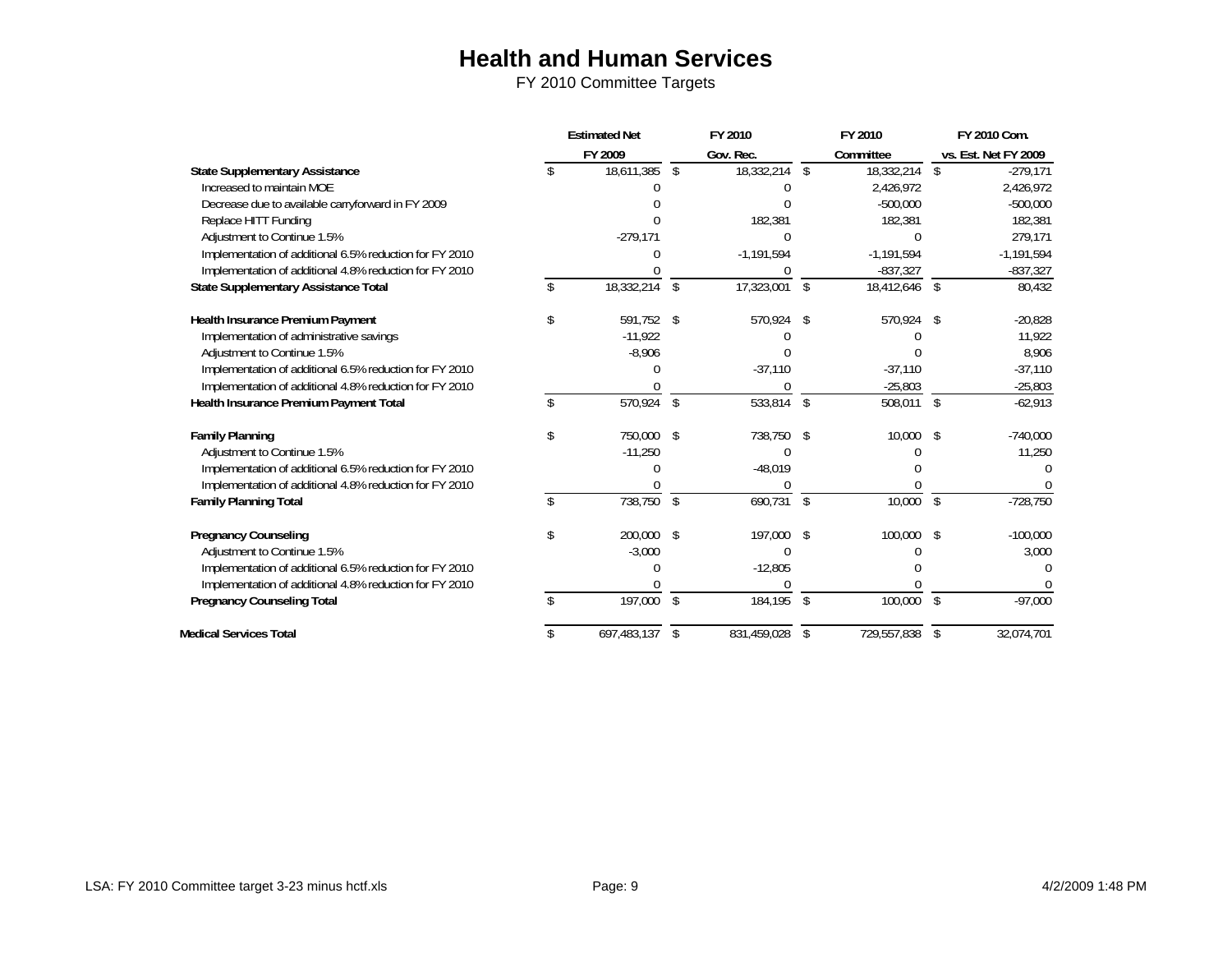|                                                               |     | <b>Estimated Net</b> |              | FY 2010       | FY 2010             | FY 2010 Com.         |
|---------------------------------------------------------------|-----|----------------------|--------------|---------------|---------------------|----------------------|
|                                                               |     | FY 2009              |              | Gov. Rec.     | Committee           | vs. Est. Net FY 2009 |
| <b>Child and Family Services</b>                              |     |                      |              |               |                     |                      |
| <b>Child Care Assistance</b>                                  | \$  | 41,345,381 \$        |              | 40,483,732 \$ | 40,483,732 \$       | $-861,649$           |
| Annual Caseload Growth                                        |     |                      |              | 1,135,646     | 1,135,646           | 1,135,646            |
| Reduction due to available carryforward                       |     |                      |              |               | $-872,509$          | $-872,509$           |
| Reduction due to TANF funding increase                        |     |                      |              | $-445,000$    | $-445,000$          | $-445,000$           |
| Elimination of One-Time Grant for Exceptional Children Entity |     |                      |              | $-350,000$    | $-175,000$          | $-175,000$           |
| Reduce QRS Costs                                              |     |                      |              | $-161,471$    | $-161,471$          | $-161,471$           |
| FMAP Adjustment                                               |     |                      |              | $-179,175$    | $-179,175$          | $-179,175$           |
| Replace funding from Child Care Tax Credit Fund               |     | <sup>0</sup>         |              | 2,600,000     | 2,600,000           | 2,600,000            |
| Adjustment to Continue 1.5%                                   |     | $-861,649$           |              | 0             | $\Omega$            | 861,649              |
| Implementation of additional 6.5% reduction for FY 2010       |     |                      |              | $-2,631,443$  | $-2,631,443$        | $-2,631,443$         |
| Implementation of additional 4.8% reduction for FY 2010       |     |                      |              | $\Omega$      | $-1,955,308$        | $-1,955,308$         |
| <b>Child Care Assistance Total</b>                            |     | 40,483,732           | \$           | 40,452,289    | \$<br>37,799,472 \$ | $-2,684,260$         |
| <b>Toledo Juvenile Home</b>                                   | \$  | 7,867,940 \$         |              | 7,591,274     | \$<br>7,591,274     | \$<br>$-276,666$     |
| Increased Costs Food/Pharm./Transportation/Utilities          |     |                      |              |               |                     |                      |
| Inflation                                                     |     |                      |              |               |                     |                      |
| Two Custodial Positions                                       |     |                      |              |               |                     |                      |
| Implementation of administrative savings                      |     | $-158,476$           |              |               |                     | 158,476              |
| Adjustment to Continue 1.5%                                   |     | $-118,190$           |              |               |                     | 118,190              |
| Implementation of additional 6.5% reduction for FY 2010       |     |                      |              | $-493,433$    | $-493,433$          | $-493,433$           |
| Implementation of additional 4.8% reduction for FY 2010       |     |                      |              |               | $-343,082$          | $-343,082$           |
| <b>Toledo Juvenile Home Total</b>                             |     | 7,591,274            | \$           | 7,097,841 \$  | $6,754,759$ \$      | $-836,515$           |
| <b>Eldora Training School</b>                                 | \$  | 12,484,549           | \$           | 12,045,087    | \$<br>12,045,087    | \$<br>$-439,462$     |
| Increased Costs Food/Pharm./Transportation/Utilities          |     |                      |              |               |                     |                      |
| Inflation                                                     |     |                      |              |               |                     |                      |
| Implementation of administrative savings                      |     | $-251,463$           |              |               |                     | 251,463              |
| Adjustment to Continue 1.5%                                   |     | $-187,999$           |              |               | <sup>0</sup>        | 187,999              |
| Implementation of additional 6.5% reduction for FY 2010       |     |                      |              | $-782,931$    | -782,931            | $-782,931$           |
| Implementation of additional 4.8% reduction for FY 2010       |     |                      |              |               | $-544,369$          | $-544,369$           |
| <b>Eldora Training School Total</b>                           | \$. | 12,045,087           | $\mathbb{S}$ | 11,262,156    | \$<br>10.717.787    | \$<br>$-1,327,300$   |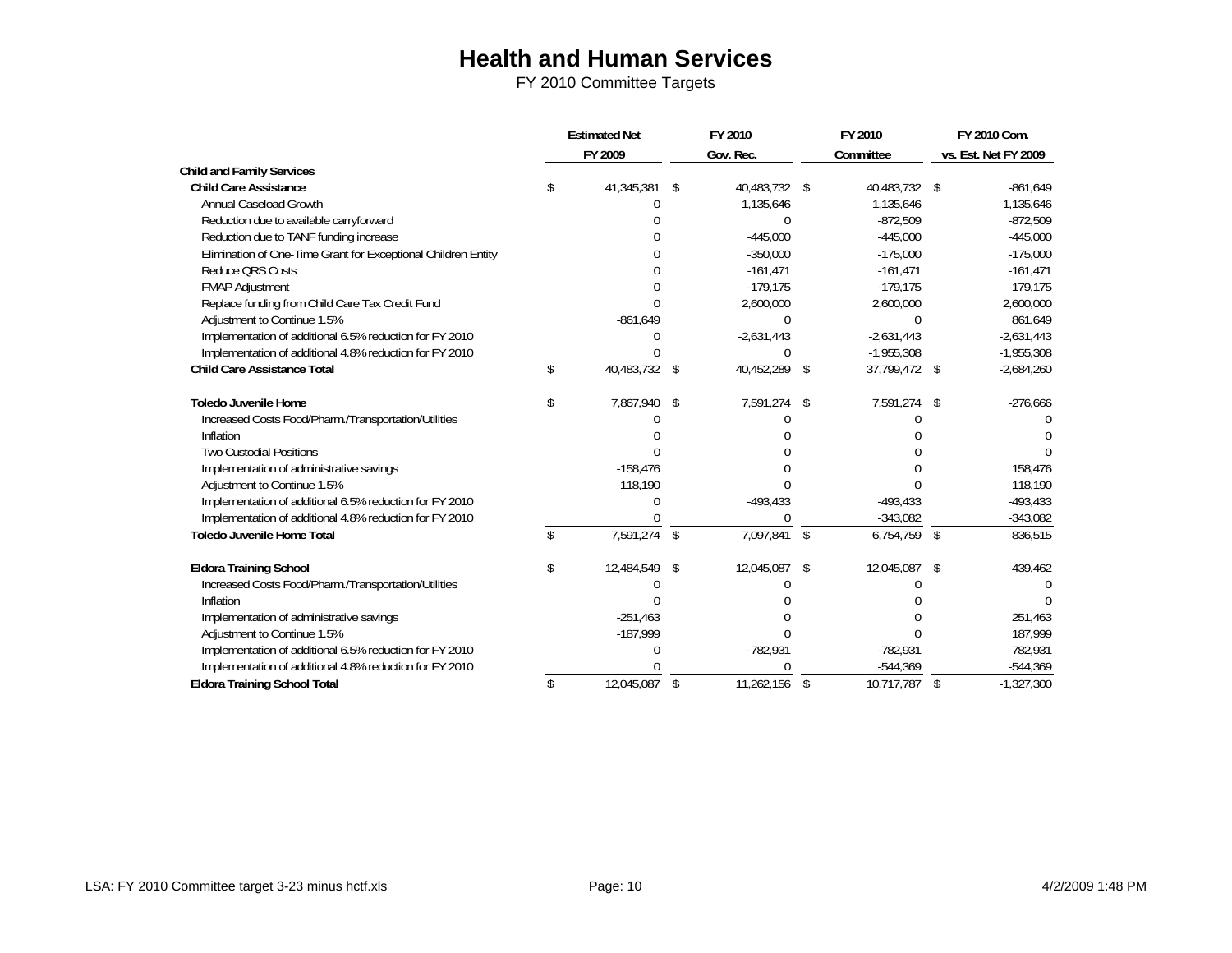|                                        | <b>Estimated Net</b>         | FY 2010                       | FY 2010                                | FY 2010 Com.         |  |
|----------------------------------------|------------------------------|-------------------------------|----------------------------------------|----------------------|--|
|                                        | FY 2009                      | Gov. Rec.                     | Committee                              | vs. Est. Net FY 2009 |  |
| <b>Child Welfare</b>                   | $\sqrt[6]{}$<br>$\mathbf{0}$ | $\overline{\$}$<br>88,971,729 | $\sqrt{\frac{4}{2}}$<br>$\overline{0}$ | \$<br>$\Omega$       |  |
| Child Abuse Protection                 | 227,987                      | 0                             | 227,987                                | $\Omega$             |  |
| <b>Community Partnerships</b>          | 620,786                      | $\overline{0}$                | 590,780                                | $-30,006$            |  |
| Performance Based Monitoring/QSR       | 40,791                       | 0                             | 38,819                                 | $-1,972$             |  |
| <b>Child Protection Center</b>         | 1,024,696                    | 0                             | 1,005,166                              | $-19,530$            |  |
| Child Protection Center - Waterloo     | 98,500                       | 0                             | $\mathbf 0$                            | $-98,500$            |  |
| Child Abuse Assess Grant               | 235,680                      | 0                             | 224,288                                | $-11,392$            |  |
| Med. Exams/Child Abs. Hotline          | 659,882                      | 0                             | 627,986                                | $-31,896$            |  |
| Community Care                         | 95,269                       | 0                             | 90,664                                 | $-4,605$             |  |
| Diversion/Mediation Projects           | 151,655                      | 0                             | 144,324                                | $-7,330$             |  |
| Protective Child Care                  | 3,640,841                    | 0                             | 3,464,856                              | $-175,984$           |  |
| Family Safety, Risk, and Perm Services | 7,420,489                    | 0                             | 7,420,489                              | $\Omega$             |  |
| Relative Home Studies                  | 168,130                      | 0                             | 160,003                                | $-8,127$             |  |
| Legal Fees                             | 248,713                      | 0                             | 236,691                                | $-12,022$            |  |
| Linn County Runaway Program            | 79,588                       | 0                             | 75,741                                 | $-3,847$             |  |
| Minority Youth Family Projects         | 373,069                      | 0                             | 355,036                                | $-18,033$            |  |
| SAMSHA Grant Match                     | 295,500                      | 0                             | 281,217                                | $-14,283$            |  |
| Preparation for Adult Living           | 2,832,152                    | 0                             | 2,695,256                              | $-136,895$           |  |
| Elevate                                | 130,217                      | 0                             | 123,923                                | $-6,294$             |  |
| Adolescent Monitoring                  | 4,335,305                    | 0                             | 4,125,753                              | $-209,552$           |  |
| Supervised Comm. Treatment             | 1,623,021                    | 0                             | 1,544,570                              | $-78,451$            |  |
| Life Skills                            | 170,402                      | 0                             | 162,165                                | $-8,237$             |  |
| School-Based Supervision               | 1,294,672                    | 0                             | 1,232,093                              | $-62,579$            |  |
| Juvenile Drug Courts                   | 1,024,696                    | 0                             | 975,166                                | $-49,530$            |  |
| <b>Court Ordered Services</b>          | 3,076,999                    | 0                             | 3,076,999                              |                      |  |
| Family Foster Care                     | 14,537,219                   | $\overline{0}$                | 13,834,546                             | $-702,673$           |  |
| <b>IFAPA Contract</b>                  | 289,141                      | 0                             | 280,350                                | $-8,791$             |  |
| Recruitment & Retention                | 3,726,527                    | $\overline{0}$                | 3,546,401                              | $-180, 126$          |  |
| <b>Foster Parent Insurance</b>         | 381,912                      | 0                             | 363,452                                | $-18,460$            |  |
| PMIC Trans. Foster Care Pilot          | 201,955                      | 0                             | 192,193                                | $-9,762$             |  |
| <b>Contract Manager</b>                | 49,874                       | 0                             | 47,463                                 | $-2,411$             |  |
| Shelter Care                           | 7,310,931                    | 0                             | 6,957,549                              | $-353,382$           |  |
| Group Care                             | 28,076,101                   | 0                             | 26,719,010                             | $-1,357,091$         |  |
| Supervised Apartment Living            | 1,113,883                    | 0                             | 1,060,042                              | $-53,841$            |  |
| Child Welfare Training                 | 307,409                      | $\overline{0}$                | 292,550                                | $-14,859$            |  |
| Child Welfare Info System              | 1,191,889                    | 0                             | 1,134,278                              | $-57,611$            |  |
| Tech. for Front Line Workers           | 197,000                      | 0                             | 187,478                                | $-9,522$             |  |
| <b>Attorney General</b>                | 97,448                       | 0                             | 92,738                                 | $-4,710$             |  |
| State Supp. Insurance Contract         | 362,292                      | 0                             | 344,780                                | $-17,512$            |  |
| Child Welfare Services Support         | 786,288                      | 0                             | 748,282                                | $-38,006$            |  |
| Prom. Safe Stable Families             | 472,823                      | 0                             | 449,968                                | $-22,854$            |  |
| Reduction to eliminate TAQA            | 0                            | $\Omega$                      | $-375,000$                             | $-375,000$           |  |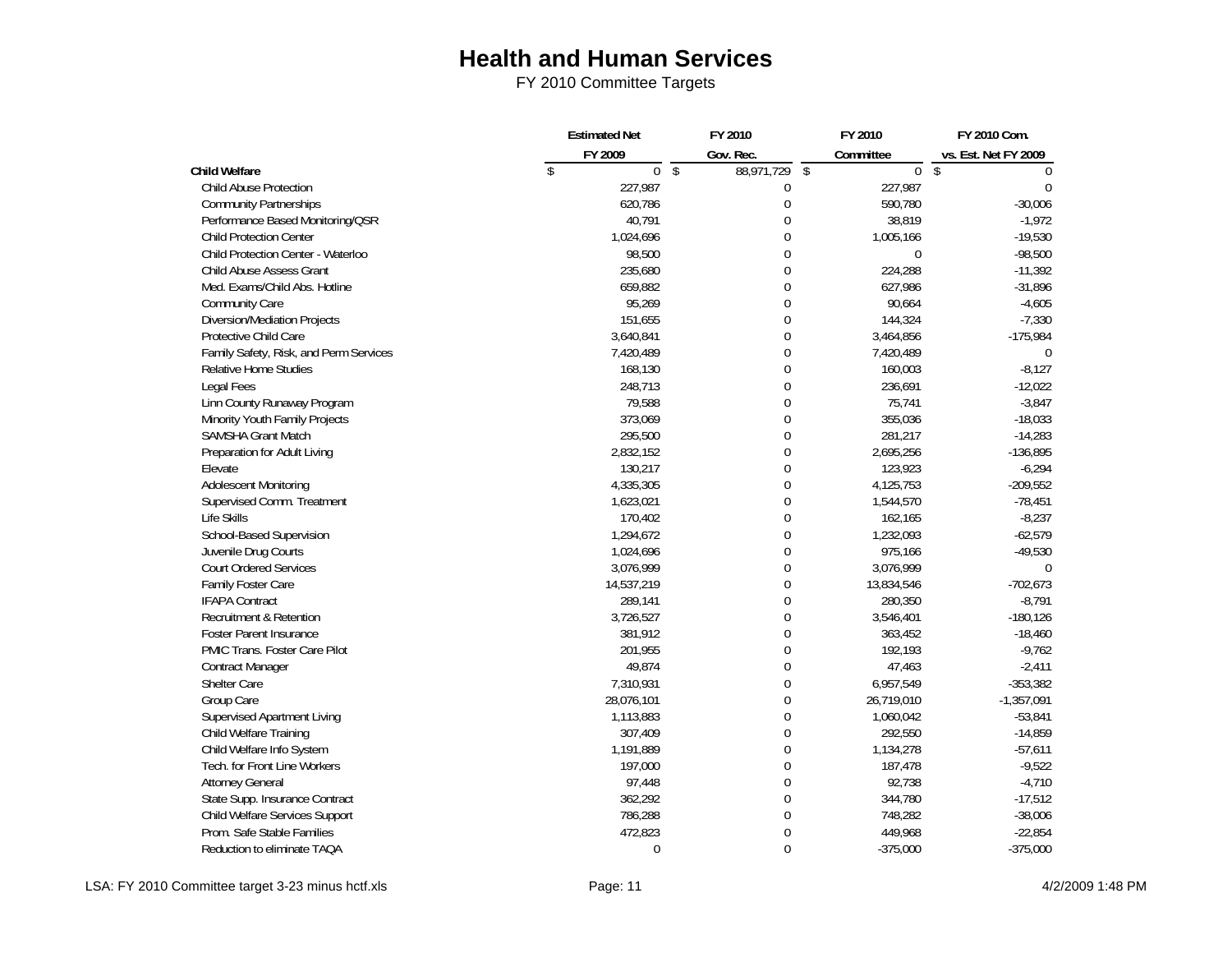|                                                         | <b>Estimated Net</b>  | FY 2010 |              | FY 2010          |     | FY 2010 Com.         |
|---------------------------------------------------------|-----------------------|---------|--------------|------------------|-----|----------------------|
|                                                         | FY 2009               |         | Gov. Rec.    | Committee        |     | vs. Est. Net FY 2009 |
| From HITT General Child Welfare                         | $\Omega$              |         | 3,761,677    | 3,579,852        |     | 3,579,852            |
| Four Oaks Autism Grant                                  | $\Omega$              |         | 25,000       | 23,792           |     | 23,792               |
| Foster Care Recovery Fund Adjustment                    | $\Omega$              |         | 465,000      | 442,524          |     | 442,524              |
| Restore Decat Funding from FY 2008                      | $\Omega$              |         | 1,805,000    | 1,717,753        |     | 1,717,753            |
| Child Welfare Provider Training                         | $\Omega$              |         | U            | 100,000          |     | 100,000              |
| Foster and Adoptive Family Peer Support                 | $\Omega$              |         |              | 406,391          |     | 406,391              |
| Title IVE Eligibility and FMAP Adjustment               | $\Omega$              |         | $-98,008$    | $-93,271$        |     | $-93,271$            |
| Maintain Foster Care at 65% of USDA                     | $\theta$              |         | 1,509,900    | 1,436,917        |     | 1,436,917            |
| Maintain PALS at 65% of USDA                            | $\Omega$              |         | 50,708       | 48,257           |     | 48,257               |
| Status Quo Funding 247 Youth                            | $\Omega$              |         | $\Omega$     | $\Omega$         |     |                      |
| Transfer SAMHSA Grant to Mental Health                  | $\Omega$              |         |              |                  |     |                      |
| Autism Aspergers Pilot Project                          | $\overline{0}$        |         | $-25,000$    | <sup>0</sup>     |     |                      |
| Notwithstand Family Foster Care at 65% of USDA          | $\mathbf 0$           |         | $-1,509,900$ | $-1,436,917$     |     | $-1,436,917$         |
| Notwithstand PALS at 65% of USDA                        | $\Omega$              |         | $-50,708$    | $-48,257$        |     | $-48,257$            |
| Eliminate Multidimensional Treatment Pilot Projects     | $\Omega$              |         | $-205,030$   | $-195,120$       |     | $-195,120$           |
| Eliminate Diversion and Mediation Pilot Projects        | $\Omega$              |         | $-153,964$   | $-146,522$       |     | $-146,522$           |
| Adjustment to Continue 1.5%                             | $\Omega$              |         | 0            | 0                |     |                      |
| Implementation of additional 6.5% reduction for FY 2010 | $\mathbf 0$           |         | $-5,783,162$ | $-5,503,626$     |     | $-5,503,626$         |
| Replace Reduction of additional 6.5%                    | $\Omega$              |         | 5,783,162    | 5,503,626        |     | 5,503,626            |
| Implementation of additional 4.8% reduction for FY 2010 |                       |         | 0            | 0                |     |                      |
| <b>Child Welfare Total</b>                              | \$<br>88,971,729      | \$      | 94,546,404   | \$<br>90,591,451 | -\$ | 1,619,723            |
| <b>Adoption Subsidy</b>                                 | \$<br>34, 168, 872 \$ |         | 33,656,339   | \$<br>33,656,339 | -\$ | $-512,533$           |
| Fund Supplemental from FY 2009 in FY 2010               | U                     |         | 1,382,019    | 1,382,019        |     | 1,382,019            |
| <b>Increased Growth</b>                                 |                       |         | 2,054,689    | 2,054,689        |     | 2,054,689            |
| Maintain Adoption Subsidy at 65% of USDA                | $\Omega$              |         | 719,749      | 719,749          |     | 719,749              |
| <b>FMAP Adjustment</b>                                  | 0                     |         | $-437,589$   | $-437,589$       |     | $-437,589$           |
| Notwithstand Adoption Subsidy at 65% of USDA            | $\Omega$              |         | $-719,749$   | $-719,749$       |     | $-719,749$           |
| Adjustment to Continue 1.5%                             | $-512,533$            |         | 0            | $\Omega$         |     | 512,533              |
| Implementation of additional 6.5% reduction for FY 2010 | 0                     |         | $-2,187,662$ | $-2,187,662$     |     | $-2,187,662$         |
| Replace Reduction of additional 6.5%                    | 0                     |         | 2,187,662    | 2,187,662        |     | 2,187,662            |
| Implementation of additional 4.8% reduction for FY 2010 |                       |         | 0            | $-1,771,784$     |     | $-1,771,784$         |
| <b>Adoption Subsidy Total</b>                           | \$<br>33.656.339      | \$      | 36.655.458   | \$<br>34.883.674 | \$  | 1.227.335            |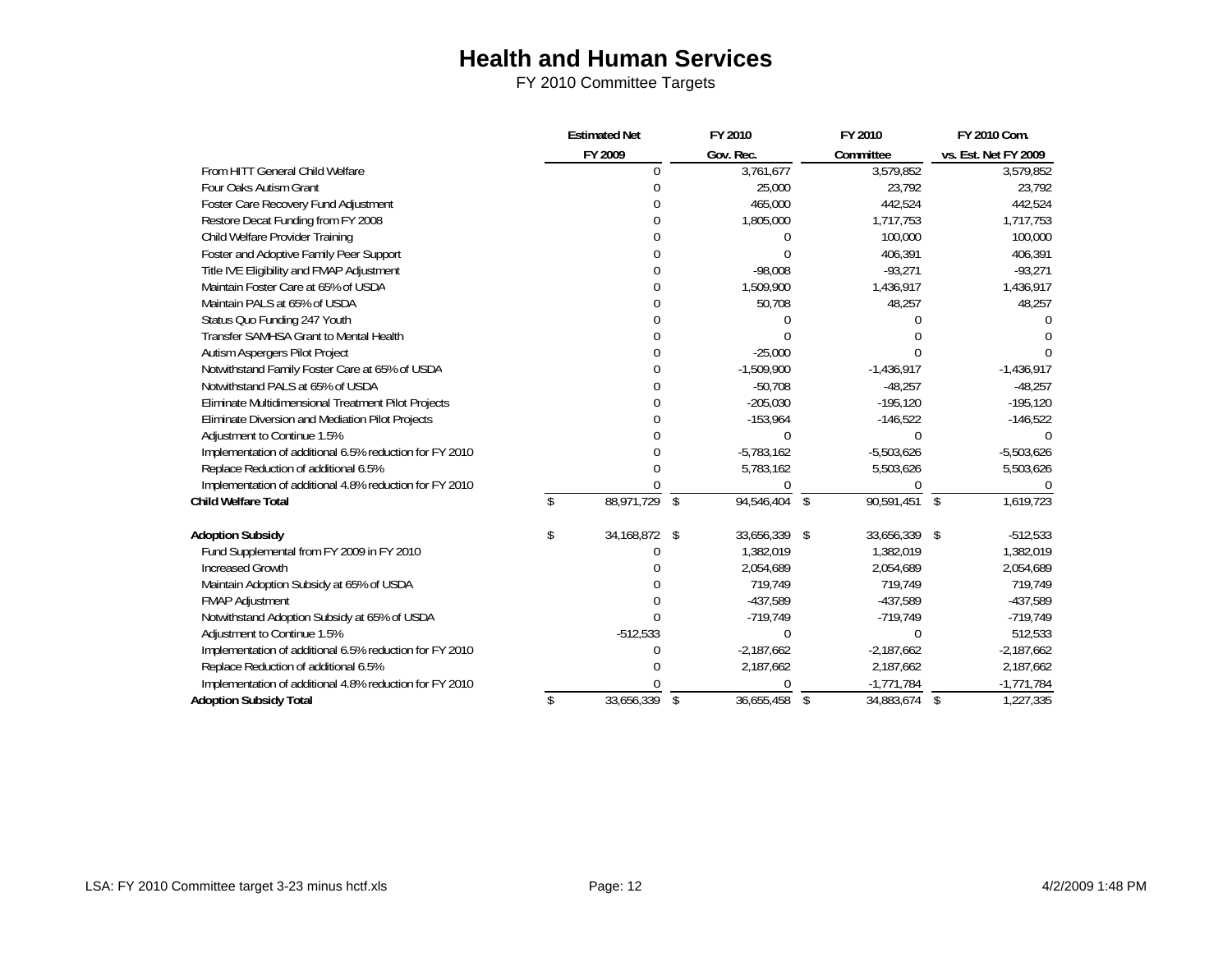|                                                         |               | <b>Estimated Net</b> |               | FY 2010     |               | FY 2010                   |                         | FY 2010 Com.         |
|---------------------------------------------------------|---------------|----------------------|---------------|-------------|---------------|---------------------------|-------------------------|----------------------|
|                                                         |               | FY 2009              |               | Gov. Rec.   |               | Committee                 |                         | vs. Est. Net FY 2009 |
| <b>Family Support Subsidy</b>                           | \$            | 1,936,434            | \$            | 1,907,312   | $\sqrt[6]{}$  | 1,907,312                 | \$                      | $-29,122$            |
| Eliminate Children-At-Home Program                      |               | $\Omega$             |               | $-433,212$  |               | U                         |                         |                      |
| Reduce Family Support Subsidy Waiting List              |               | $\Omega$             |               | 433,212     |               |                           |                         |                      |
| Adjustment to Continue 1.5%                             |               | $-29,122$            |               | $\Omega$    |               |                           |                         | 29,122               |
| Implementation of additional 6.5% reduction for FY 2010 |               | $\Omega$             |               | $-123,975$  |               | $-123,975$                |                         | $-123,975$           |
| Implementation of additional 4.8% reduction for FY 2010 |               |                      |               | $\Omega$    |               | $-86,200$                 |                         | $-86,200$            |
| <b>Family Support Subsidy Total</b>                     | \$            | 1,907,312            | $\mathcal{L}$ | 1,783,337   | $\sqrt{2}$    | $\overline{1,697,137}$ \$ |                         | $-210,175$           |
| <b>Child and Family Services Total</b>                  | \$            | 184,655,473          | $\sqrt{2}$    | 191,797,485 | $\sqrt{2}$    | 182,444,280               | \$                      | $-2,211,192$         |
| MH/MR/DD/BI                                             |               |                      |               |             |               |                           |                         |                      |
| Civil Commit. Unit for Sex Offenders                    | \$            | 6,948,904            | \$            | 6,701,758   | -\$           | 6,701,758 \$              |                         | $-247,146$           |
| Inflation                                               |               | 0                    |               | $\Omega$    |               | $\Omega$                  |                         | $\Omega$             |
| 8 Additional Clients                                    |               |                      |               | 662,000     |               | 662,000                   |                         | 662.000              |
| Implementation of administrative savings                |               | $-139,964$           |               | $\Omega$    |               | $\Omega$                  |                         | 139,964              |
| Adjustment to Continue 1.5%                             |               | $-107,182$           |               | $\Omega$    |               | $\Omega$                  |                         | 107,182              |
| Implementation of additional 6.5% reduction for FY 2010 |               | $\Omega$             |               | $-435,614$  |               | $-435,614$                |                         | $-435,614$           |
| Implementation of additional 4.8% reduction for FY 2010 |               |                      |               | $\Omega$    |               | $-67,940$                 |                         | $-67,940$            |
| Civil Commit. Unit for Sex Offenders Total              | \$            | 6,701,758            | $\mathcal{L}$ | 6,928,144   | $\sqrt{2}$    | 6,860,204                 | $\mathcal{S}$           | 158,446              |
| <b>Cherokee MHI</b>                                     | \$            | 6,331,818            | \$            | 6,109,285   | \$            | 6,109,285                 | \$                      | $-222,533$           |
| Increased Costs Food/Pharm./Transportation/Utilities    |               | $\Omega$             |               | U           |               | U                         |                         | $\Omega$             |
| Inflation                                               |               | $\Omega$             |               |             |               |                           |                         |                      |
| Implementation of administrative savings                |               | $-127,535$           |               |             |               |                           |                         | 127,535              |
| Adjustment to Continue 1.5%                             |               | $-94,998$            |               | $\Omega$    |               | $\Omega$                  |                         | 94,998               |
| Implementation of additional 6.5% reduction for FY 2010 |               | $\Omega$             |               | $-397,104$  |               | $-397,104$                |                         | $-397,104$           |
| Implementation of additional 4.8% reduction for FY 2010 |               | $\Omega$             |               | $\Omega$    |               | $-276,105$                |                         | $-276,105$           |
| <b>Cherokee MHI Total</b>                               | \$            | 6,109,285            | $\mathcal{S}$ | 5,712,181   | $\mathcal{S}$ | 5,436,076 \$              |                         | $-673,209$           |
| <b>Clarinda MHI</b>                                     | \$            | 7,564,925            | \$            | 7,298,531   | \$            | 7,298,531                 | \$                      | $-266,394$           |
| Increased Costs Food/Pharm./Transportation/Utilities    |               | $\Omega$             |               | U           |               | $\Omega$                  |                         |                      |
| Inflation                                               |               | $\Omega$             |               |             |               | 0                         |                         |                      |
| Implementation of administrative savings                |               | $-152,372$           |               |             |               |                           |                         | 152,372              |
| Eliminate Mobile Alzheimers Unit                        |               | $\Omega$             |               | $\Omega$    |               | $-266,940$                |                         | $-266,940$           |
| Adjustment to Continue 1.5%                             |               | $-114,022$           |               | $\Omega$    |               | $\Omega$                  |                         | 114,022              |
| Implementation of additional 6.5% reduction for FY 2010 |               | $\Omega$             |               | $-474,404$  |               | $-474,404$                |                         | $-474,404$           |
| Implementation of additional 4.8% reduction for FY 2010 |               |                      |               | $\Omega$    |               | $-329,852$                |                         | $-329,852$           |
| Clarinda MHI Total                                      | $\mathcal{L}$ | 7,298,531            | $\sqrt{2}$    | 6,824,127   | $\sqrt{2}$    | 6,227,335                 | $\sqrt[6]{\frac{1}{2}}$ | $-1,071,196$         |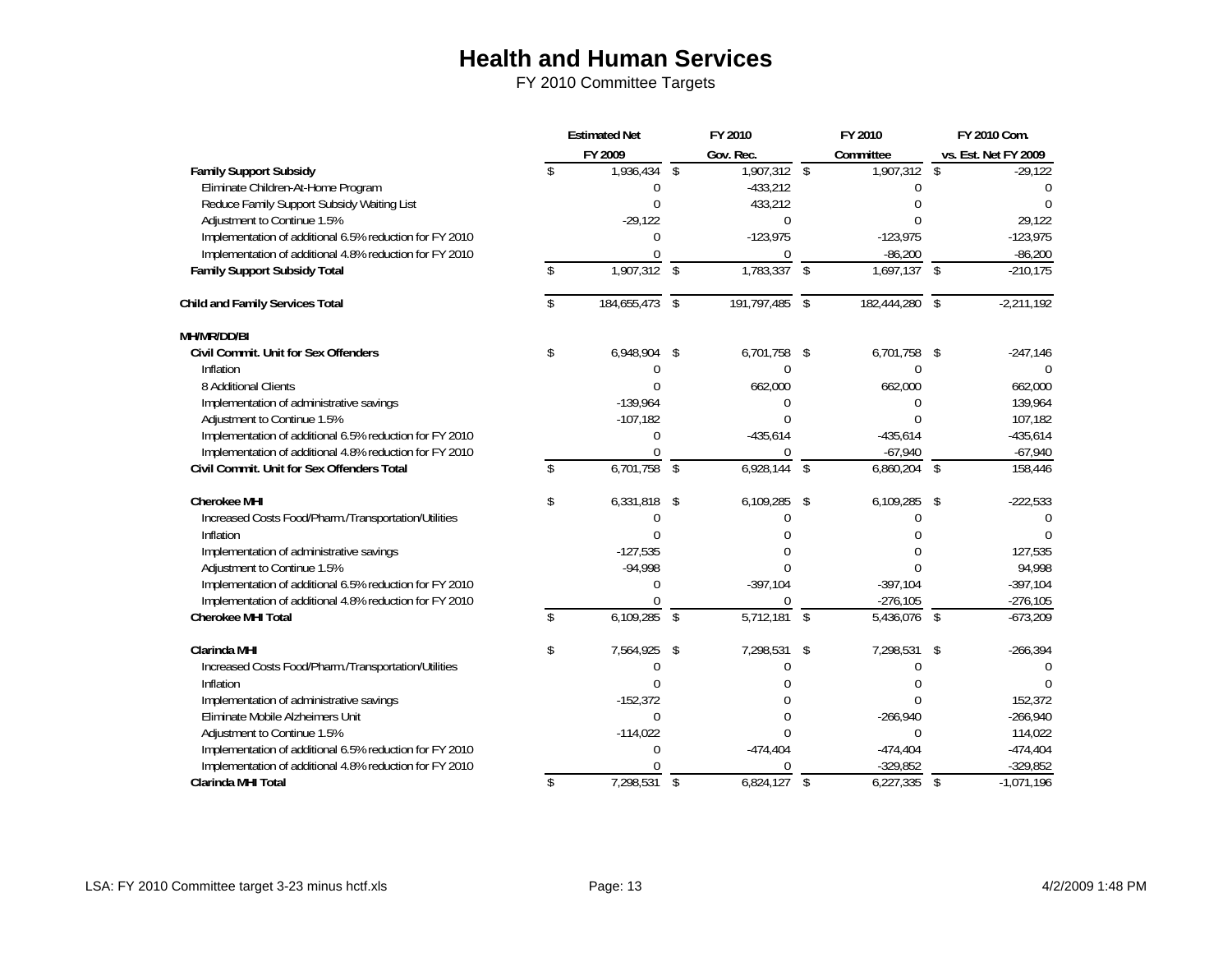|                                                         | <b>Estimated Net</b> |               | FY 2010    |              | FY 2010 |                | FY 2010 Com.       |                      |
|---------------------------------------------------------|----------------------|---------------|------------|--------------|---------|----------------|--------------------|----------------------|
|                                                         |                      | FY 2009       |            | Gov. Rec.    |         | Committee      |                    | vs. Est. Net FY 2009 |
| Independence MHI                                        |                      | 11,084,903    | $\sqrt{2}$ | 10,693,858   | \$      | 10,693,858     | \$                 | $-391,045$           |
| Increased Costs Food/Pharm./Transportation/Utilities    |                      |               |            |              |         |                |                    |                      |
| Inflation                                               |                      |               |            |              |         |                |                    |                      |
| <b>FMAP Adjustment</b>                                  |                      |               |            | $-12,492$    |         | $-12,492$      |                    | $-12,492$            |
| Implementation of administrative savings                |                      | $-223,271$    |            |              |         |                |                    | 223,271              |
| Adjustment to Continue 1.5%                             |                      | $-167,774$    |            |              |         |                |                    | 167,774              |
| Implementation of additional 6.5% reduction for FY 2010 |                      |               |            | $-695,101$   |         | $-695,101$     |                    | $-695,101$           |
| Implementation of additional 4.8% reduction for FY 2010 |                      |               |            |              |         | $-482,698$     |                    | $-482,698$           |
| Independence MHI Total                                  |                      | 10,693,858    | \$         | 9,986,265    | \$      | 9,503,567      | $\mathbf{\hat{S}}$ | $-1,190,291$         |
| Mt Pleasant MHI                                         |                      | 2,097,207 \$  |            | 2,023,008    | \$      | 2,023,008      | \$                 | $-74,199$            |
| Increased Costs Food/Pharm./Transportation/Utilities    |                      |               |            |              |         |                |                    |                      |
| Inflation                                               |                      |               |            |              |         |                |                    |                      |
| <b>FMAP Adjustment</b>                                  |                      |               |            | $-4,762$     |         | $-4,762$       |                    | $-4,762$             |
| Implementation of administrative savings                |                      | $-42,242$     |            |              |         |                |                    | 42,242               |
| Adjustment to Continue 1.5%                             |                      | $-31,957$     |            |              |         |                |                    | 31,957               |
| Implementation of additional 6.5% reduction for FY 2010 |                      |               |            | $-131,496$   |         | $-131,496$     |                    | $-131,496$           |
| Implementation of additional 4.8% reduction for FY 2010 |                      |               |            |              |         | $-91,198$      |                    | $-91,198$            |
| Mt Pleasant MHI Total                                   |                      | 2,023,008     | \$         | 1,886,750    | \$      | $1,795,552$ \$ |                    | $-227,456$           |
| <b>Glenwood Resource Center</b>                         | \$                   | 19,604,004 \$ |            | 18,903,764   | \$      | 18,903,764     | -\$                | $-700,240$           |
| Increased Costs Food/Pharm./Transportation/Utilities    |                      |               |            |              |         |                |                    |                      |
| Inflation                                               |                      |               |            |              |         |                |                    |                      |
| <b>FMAP Adjustment</b>                                  |                      |               |            | $-388,311$   |         | $-388,311$     |                    | $-388,311$           |
| Reduction to Reconcile Salary Adjustment                |                      |               |            |              |         |                |                    |                      |
| Replace Revenue from Transitioning People to Comm.      |                      |               |            |              |         |                |                    |                      |
| Implementation of administrative savings                |                      | $-394,863$    |            |              |         |                |                    | 394,863              |
| Adjustment to Continue 1.5%                             |                      | $-305,377$    |            |              |         |                |                    | 305,377              |
| Implementation of additional 6.5% reduction for FY 2010 |                      |               |            | $-1,228,745$ |         | $-1,228,745$   |                    | $-1,228,745$         |
| Replace Reduction of additional 6.5%                    |                      |               |            | 1,228,745    |         | 1,228,745      |                    | 1,228,745            |
| Implementation of additional 4.8% reduction for FY 2010 |                      |               |            |              |         | $-894,966$     |                    | $-894,966$           |
| <b>Glenwood Resource Center Total</b>                   |                      | 18,903,764    | \$         | 18,515,453   | \$      | 17,620,487     | $\mathbf{\hat{S}}$ | $-1,283,277$         |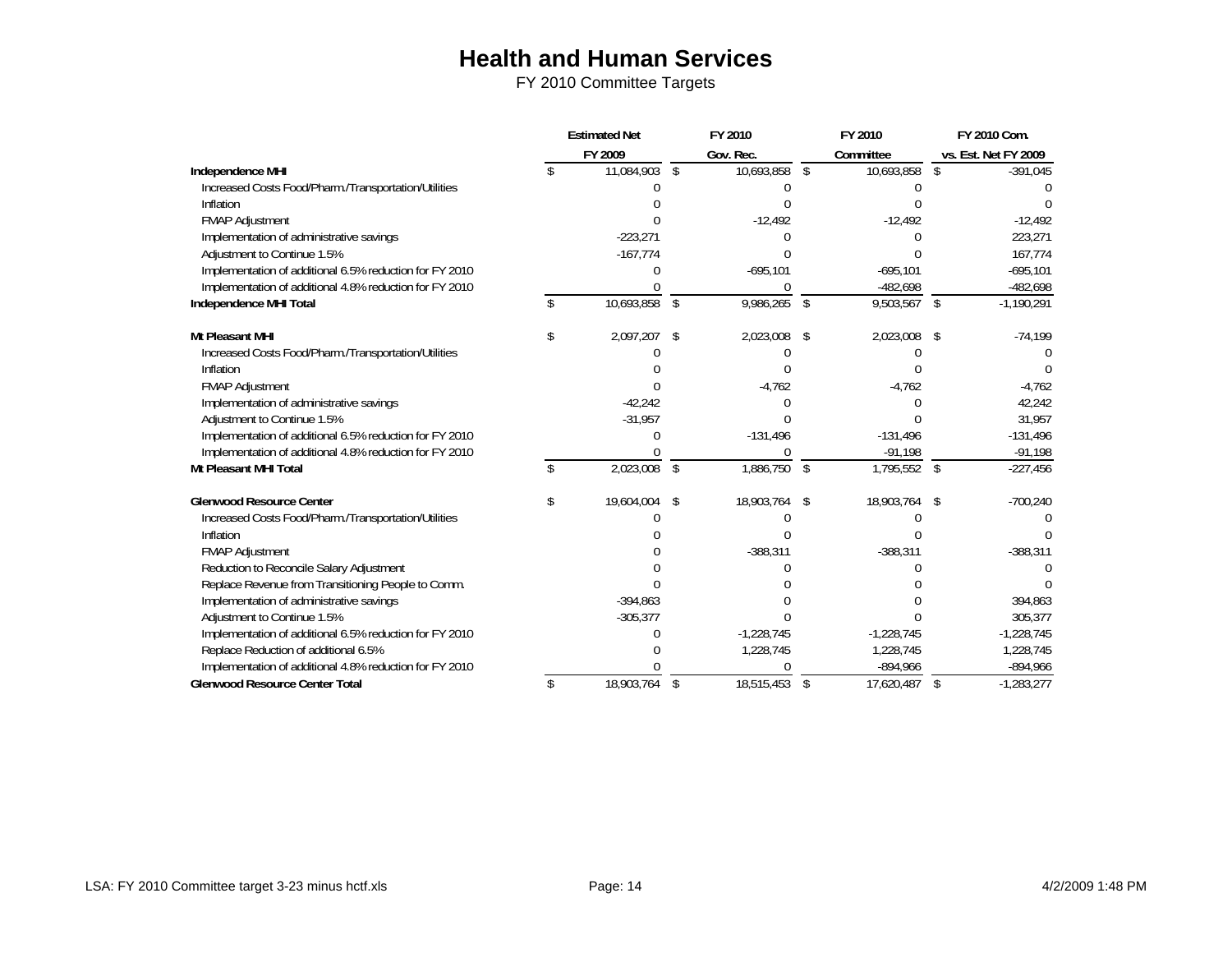|                                                                                                                       | <b>Estimated Net</b><br>FY 2009 |             | FY 2010<br>Gov. Rec. |               | FY 2010<br>Committee |                            | FY 2010 Com.<br>vs. Est. Net FY 2009 |              |
|-----------------------------------------------------------------------------------------------------------------------|---------------------------------|-------------|----------------------|---------------|----------------------|----------------------------|--------------------------------------|--------------|
| <b>Woodward Resource Center</b>                                                                                       | \$                              | 13,032,788  | \$                   | 12,561,726    | \$                   | 12,561,726                 | \$                                   | $-471,062$   |
| Increased Costs Food/Pharm./Transportation/Utilities                                                                  |                                 | $\Omega$    |                      | $\Omega$      |                      | 0                          |                                      | 0            |
| Inflation                                                                                                             |                                 | $\Omega$    |                      | $\Omega$      |                      |                            |                                      | $\Omega$     |
| <b>FMAP Adjustment</b>                                                                                                |                                 |             |                      | $-260,907$    |                      | $-260,907$                 |                                      | $-260,907$   |
| Reduction to Reconcile Salary Adjustment                                                                              |                                 | U           |                      | $\Omega$      |                      | 0                          |                                      |              |
| Replace Revenue from Transitioning People to Comm.                                                                    |                                 | $\Omega$    |                      | U             |                      | $\Omega$                   |                                      |              |
| Implementation of administrative savings                                                                              |                                 | $-262,506$  |                      |               |                      | $\Omega$                   |                                      | 262,506      |
| Adjustment to Continue 1.5%                                                                                           |                                 | $-208,556$  |                      |               |                      | U                          |                                      | 208,556      |
| Implementation of additional 6.5% reduction for FY 2010                                                               |                                 | $\Omega$    |                      | $-816,512$    |                      | $-816,512$                 |                                      | $-816,512$   |
| Implementation of additional 4.8% reduction for FY 2010                                                               |                                 | $\Omega$    |                      | $\Omega$      |                      | $-555,107$                 |                                      | $-555,107$   |
| <b>Woodward Resource Center Total</b>                                                                                 | \$                              | 12,561,726  | $\sqrt{2}$           | 11,484,307    | $\sqrt{2}$           | $10,929,200$ \$            |                                      | $-1,632,526$ |
| <b>Conners Training</b>                                                                                               | \$                              | 42,623      | \$                   | 41,984        | \$                   | 41,984                     | \$                                   | $-639$       |
| Adjustment to Continue 1.5%                                                                                           |                                 | $-639$      |                      | $\Omega$      |                      | 0                          |                                      | 639          |
| Implementation of additional 6.5% reduction for FY 2010                                                               |                                 | $\Omega$    |                      | $-2,729$      |                      | $-2,729$                   |                                      | $-2,729$     |
| Implementation of additional 4.8% reduction for FY 2010                                                               |                                 |             |                      |               |                      | $-1,897$                   |                                      | $-1,897$     |
| <b>Conners Training Total</b>                                                                                         | \$                              | 41,984      | $\sqrt{2}$           | 39,255        | $\mathcal{S}$        | $37,358$ \$                |                                      | $-4.626$     |
| <b>MI/MR/DD State Cases</b><br>Adjustment to Continue 1.5%<br>Implementation of additional 6.5% reduction for FY 2010 | \$                              | 13,067,178  | \$                   | 12,863,806    | \$                   | 12,863,806                 | \$                                   | $-203,372$   |
|                                                                                                                       |                                 | U           |                      | $\Omega$      |                      | $\Omega$                   |                                      | <sup>0</sup> |
|                                                                                                                       |                                 | 0           |                      | $-836,147$    |                      | $-836,147$                 |                                      | $-836, 147$  |
| Implementation of additional 4.8% reduction for FY 2010                                                               |                                 | 0           |                      | $\Omega$      |                      | $-581,371$                 |                                      | $-581,371$   |
| MI/MR/DD State Cases Total                                                                                            | \$                              | 13,067,178  | $\sqrt{2}$           | 12,027,659    | \$                   | $\overline{11,446,288}$ \$ |                                      | $-1,620,890$ |
| <b>MH/DD Community Services</b>                                                                                       | \$                              | 18,017,890  | \$                   | 17,745,572 \$ |                      | 17,745,572 \$              |                                      | $-272,318$   |
| Adjustment to Continue 1.5%                                                                                           |                                 | $\Omega$    |                      | $\mathbf{0}$  |                      | $\Omega$                   |                                      | 0            |
| Implementation of additional 6.5% reduction for FY 2010                                                               |                                 | $\Omega$    |                      | $-1,153,462$  |                      | $-1,153,462$               |                                      | $-1,153,462$ |
| Implementation of additional 4.8% reduction for FY 2010                                                               |                                 |             |                      | 0             |                      | $-801,999$                 |                                      | $-801,999$   |
| MH/DD Community Services Total                                                                                        | \$                              | 18,017,890  | \$                   | 16,592,110    | \$                   | 15,790,111                 | $\mathsf{\$}$                        | $-2,227,779$ |
| <b>MH/DD Growth Factor</b>                                                                                            | \$                              | 54,081,310  | \$                   | 53,270,090    | \$                   | 53,270,090                 | \$                                   | $-811,220$   |
| Increased MH/DD Growth Factor per FY 09 SF 2432                                                                       |                                 | $\Omega$    |                      | $\Omega$      |                      |                            |                                      | <sup>0</sup> |
| Replace One-Time Funding for Risk Pool                                                                                |                                 | $\Omega$    |                      | $\Omega$      |                      |                            |                                      |              |
| Replace HITT Funding (POS Providers)                                                                                  | \$                              | 0           |                      | 146,750       |                      | 146,750                    |                                      | 146,750      |
| Adjustment to Continue 1.5%                                                                                           |                                 |             |                      | $\theta$      |                      | $\Omega$                   |                                      | $\Omega$     |
| Implementation of additional 6.5% reduction for FY 2010                                                               |                                 | 0           |                      | $-3,462,556$  |                      | $-3,462,556$               |                                      | $-3,462,556$ |
| Move Health Care Trust Funding to General Fund                                                                        |                                 | $\Omega$    |                      | 6,902,735     |                      | 6,902,735                  |                                      | 6,902,735    |
| Implementation of additional 4.8% reduction for FY 2010                                                               |                                 | 0           |                      | $\Omega$      |                      | $-2,748,249$               |                                      | $-2,748,249$ |
| <b>MH/DD Growth Factor Total</b>                                                                                      |                                 | 54,081,310  | $\mathcal{L}$        | 56,857,019    | $\mathcal{S}$        | 54,108,770                 | \$                                   | 27,460       |
| MH/MR/DD/BI Total                                                                                                     |                                 | 149,500,292 | $\sqrt{2}$           | 146,853,270   | $\sqrt{2}$           | 139,754,948                | $\mathfrak{L}$                       | $-9,745,344$ |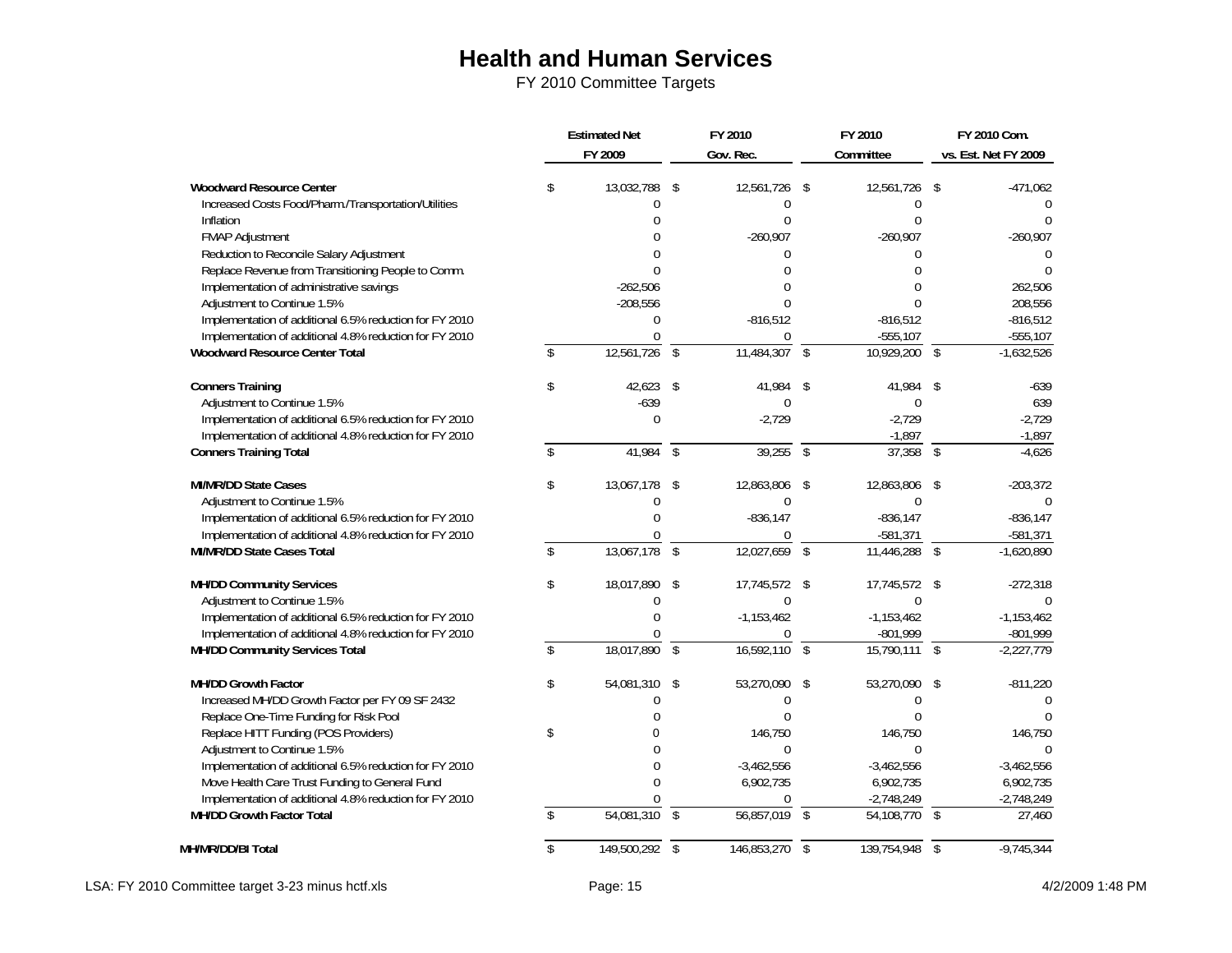|                                                         | <b>Estimated Net</b><br>FY 2009 |                          | FY 2010<br>Gov. Rec. |                          | FY 2010<br>Committee |               | FY 2010 Com.<br>vs. Est. Net FY 2009 |
|---------------------------------------------------------|---------------------------------|--------------------------|----------------------|--------------------------|----------------------|---------------|--------------------------------------|
| Managing and Delivering Services                        |                                 |                          |                      |                          |                      |               |                                      |
| <b>General Administration</b>                           | \$<br>17,470,334                | \$                       | 16,848,360           | - \$                     | 16,848,360 \$        |               | $-621,974$                           |
| Enterprise Technology                                   | $\Omega$                        |                          | $\mathbf 0$          |                          | 0                    |               | C                                    |
| <b>IT Costs</b>                                         | $\Omega$                        |                          | $\theta$             |                          | $\Omega$             |               | $\Omega$                             |
| Transfer of General Admin Dollars from HITT             | $\Omega$                        |                          | 274,000              |                          | 274,000              |               | 274,000                              |
| Implementation of administrative savings                | $-351,886$                      |                          | $\Omega$             |                          | 0                    |               | 351,886                              |
| Adjustment to Continue 1.5%                             | $-270,088$                      |                          | $\Omega$             |                          | 0                    |               | 270,088                              |
| Implementation of additional 6.5% reduction for FY 2010 | $\Omega$                        |                          | $-1,095,143$         |                          | $-1,095,143$         |               | $-1,095,143$                         |
| Implementation of additional 4.8% reduction for FY 2010 | $\Omega$                        |                          | $\Omega$             |                          | $-774,694$           |               | $-774,694$                           |
| <b>General Administration Total</b>                     | 16,848,360                      | \$                       | 16,027,217           | $\sqrt{2}$               | 15,252,523           | $\mathcal{S}$ | $-1,595,837$                         |
| <b>Field Operations</b>                                 | \$<br>71,782,744                | \$                       | 69,234,591           | -\$                      | 69,234,591 \$        |               | $-2,548,153$                         |
| Restore Carryforward Funds from FY 2008                 | $\Omega$                        |                          | 1,500,001            |                          | 1,500,001            |               | 1,500,001                            |
| Inflation                                               | $\Omega$                        |                          | $\Omega$             |                          | 0                    |               | O                                    |
| Maintain Service at FY 2009 Level                       |                                 |                          | ∩                    |                          | 0                    |               |                                      |
| Implementation of administrative savings                | $-1,445,844$                    |                          |                      |                          | 0                    |               | 1,445,844                            |
| Adjustment to Continue 1.5%                             | $-1,102,309$                    |                          | $\Omega$             |                          | 0                    |               | 1,102,309                            |
| Implementation of additional 6.5% reduction for FY 2010 | $\Omega$                        |                          | $-4,500,248$         |                          | $-4,500,248$         |               | $-4,500,248$                         |
| Implementation of additional 4.8% reduction for FY 2010 | 0                               |                          | $\Omega$             |                          | $-3,201,513$         |               | $-3,201,513$                         |
| <b>Field Operations Total</b>                           | \$<br>$69,234,591$ \$           |                          | 66,234,344           | $\overline{\mathcal{S}}$ | $63,032,831$ \$      |               | $-6,201,760$                         |
| <b>Volunteers</b>                                       | \$<br>109,568 \$                |                          | 105,717              | \$                       | 105,717 \$           |               | $-3,851$                             |
| Implementation of administrative savings                | $-2,207$                        |                          | $\mathbf 0$          |                          | 0                    |               | 2,207                                |
| Adjustment to Continue 1.5%                             | $-1,644$                        |                          | $\Omega$             |                          | 0                    |               | 1,644                                |
| Implementation of additional 6.5% reduction for FY 2010 | $\Omega$                        |                          | $-6,872$             |                          | $-6,872$             |               | $-6,872$                             |
| Implementation of additional 4.8% reduction for FY 2010 | $\Omega$                        |                          | $\Omega$             |                          | $-4,778$             |               | $-4,778$                             |
| <b>Volunteers Total</b>                                 | 105,717                         | $\overline{\mathcal{S}}$ | 98,845               | $\overline{\mathcal{S}}$ | $94,067$ \$          |               | $-11,650$                            |
| Managing and Delivering Services Total                  | 86,188,668                      | $\mathsf{\$}$            | 82,360,406           | $\overline{\mathcal{S}}$ | 78,379,421           | $\mathcal{S}$ | $-7,809,247$                         |
| <b>Total Human Services, Dept. of</b>                   | 1,174,970,932                   | \$                       | 1,301,608,506        | $\overline{\$}$          | 1,177,899,648        | $\mathcal{S}$ | 2,928,716                            |
| Veterans Affairs, Dept. of                              |                                 |                          |                      |                          |                      |               |                                      |
| <b>General Administration</b>                           | \$<br>1,243,744 \$              |                          | 1,199,329            | -\$                      | 1,199,329 \$         |               | $-44,415$                            |
| Adjustment to continue 1.5%                             | $-19,364$                       |                          | $\Omega$             |                          | 0                    |               | 19,364                               |
| Implementation of Administrative Savings                | $-25,051$                       |                          | $\theta$             |                          | $\Omega$             |               | 25,051                               |
| Implementation of additional 6.5% reduction for FY 2010 | $\Omega$                        |                          | $-77,956$            |                          | $-77,956$            |               | $-77,956$                            |
| Implementation of additional 4.8% reduction for FY 2010 |                                 |                          |                      |                          | $-54,203$            |               | $-54,203$                            |
| <b>General Administration Total</b>                     | \$<br>1,199,329                 | $\sqrt[6]{\frac{1}{2}}$  | 1,121,373            | $\sqrt{2}$               | 1,067,170            | $\sqrt[6]{3}$ | $-132,159$                           |